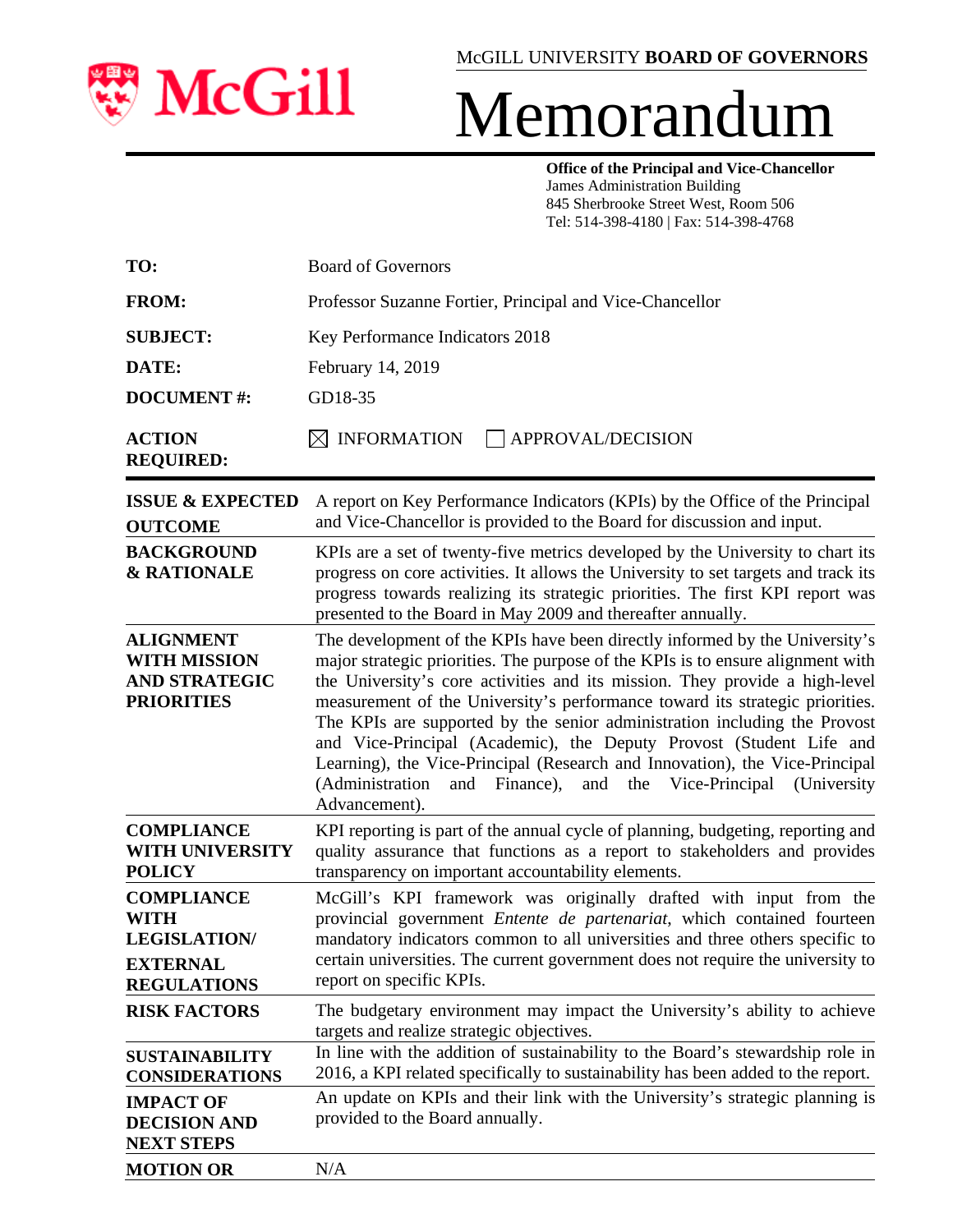**APPENDICES** Appendix A: KPI Update 2018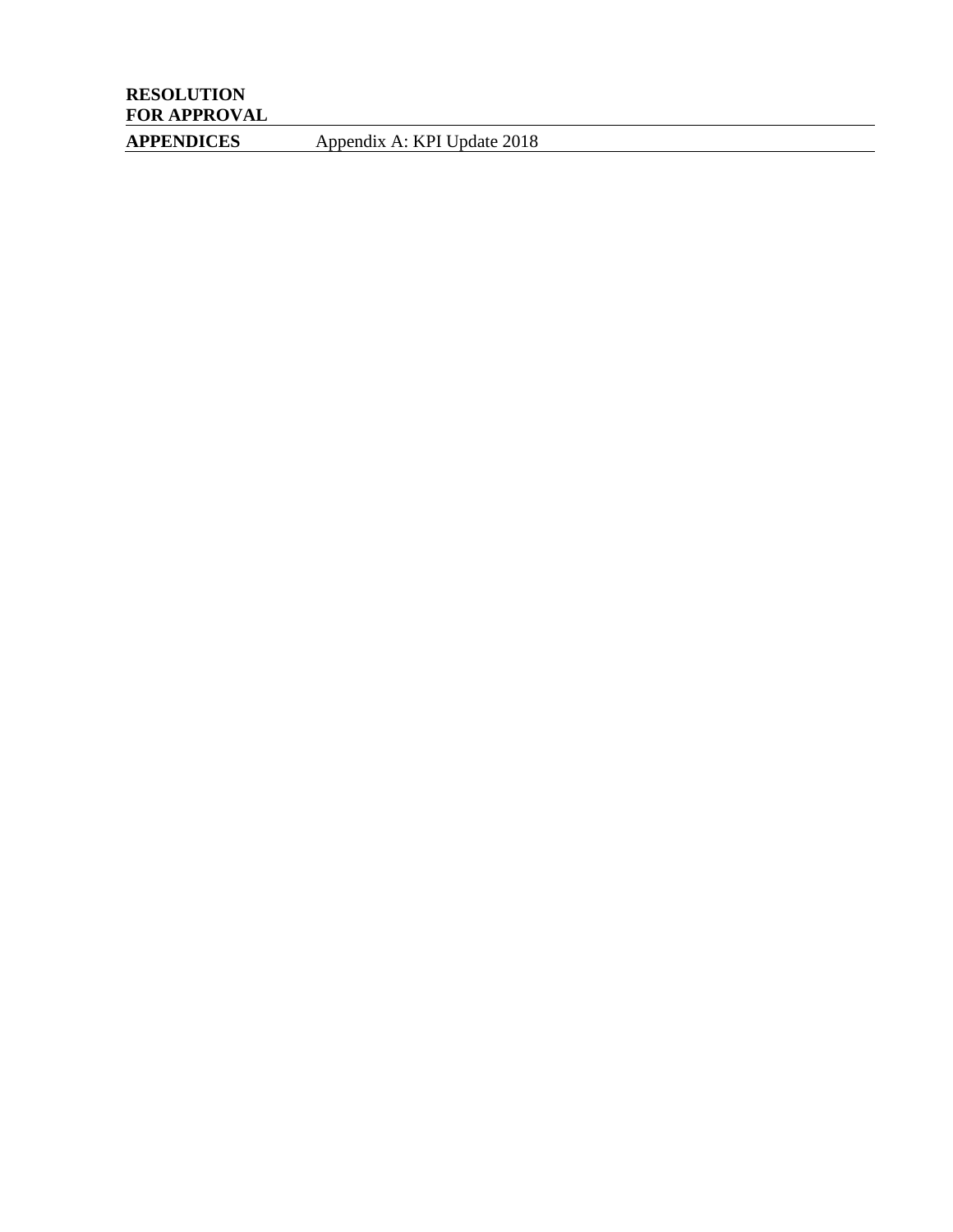

## **Fall 2018**

Version 2019‐02‐06 BOG

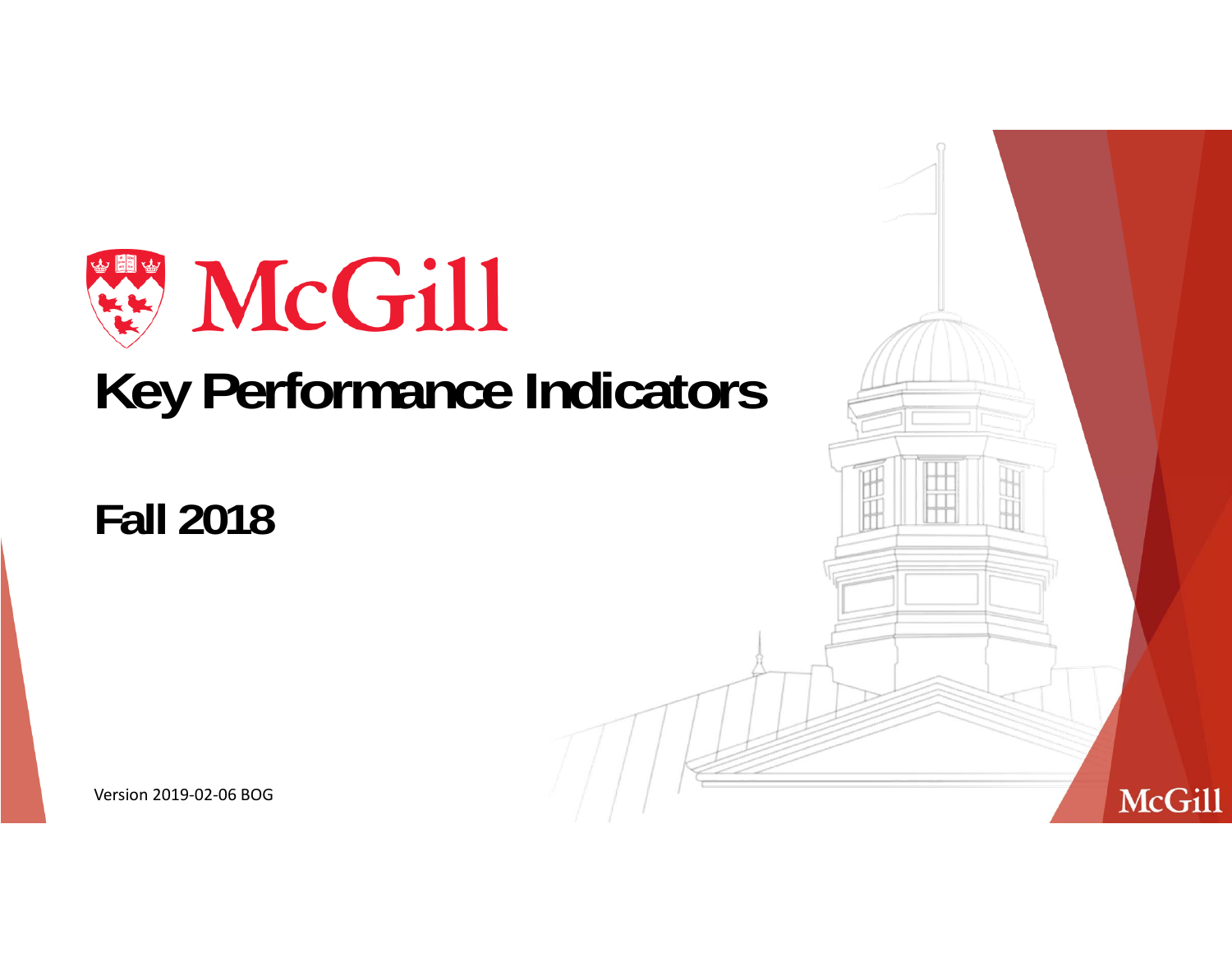## **Table of contents (page 1 of 2)**

| <b>KPI</b>      |                                                                          | <b>Status</b> | <b>Next update</b><br>Page<br>(green=updated this version) |                  |
|-----------------|--------------------------------------------------------------------------|---------------|------------------------------------------------------------|------------------|
| <b>Academic</b> |                                                                          |               |                                                            |                  |
|                 | 1 Student-Faculty Ratio (Undergraduate and Graduate)                     |               | $\overline{2}$                                             | Spring 2019      |
|                 | 2 Undergraduate Class Size                                               |               | $6 \overline{6}$                                           | Spring 2019      |
|                 | 3 Graduation Rate after Six Years (Bachelor's)                           |               | $\overline{Z}$                                             | <b>Fall 2019</b> |
|                 | 4 Graduation (Doctoral) and Graduation/Promotion to Doctorate (Master's) |               | 8                                                          | <b>Fall 2019</b> |
|                 | 5 Average Financial Support for Doctoral Students (Years One to Three)   |               | $\overline{9}$                                             | <b>Fall 2019</b> |
|                 | 6 Total financial Aid and Awards for Undergraduate Students              |               | 10                                                         | <b>Fall 2019</b> |
|                 | 7 Quality of Student Advising and Supervision                            |               | 11                                                         | Spring 2019      |
|                 | 8 Course Evaluations                                                     |               | 12                                                         | <b>Fall 2019</b> |
|                 | 9 Tenured and Tenure-Track Faculty                                       |               | 13                                                         | Spring 2019      |
|                 | 10 International Students                                                |               | 14                                                         | <b>Fall 2019</b> |
| 11              | University Operating Revenues and Expenditures per Student               |               | <u>15</u>                                                  | <b>Fall 2019</b> |
|                 | 12 Faculty Salary                                                        |               | <u>16</u>                                                  | <b>Fall 2019</b> |

On-target or moving in that direction

The target has not been reached and no progress towards the target has been made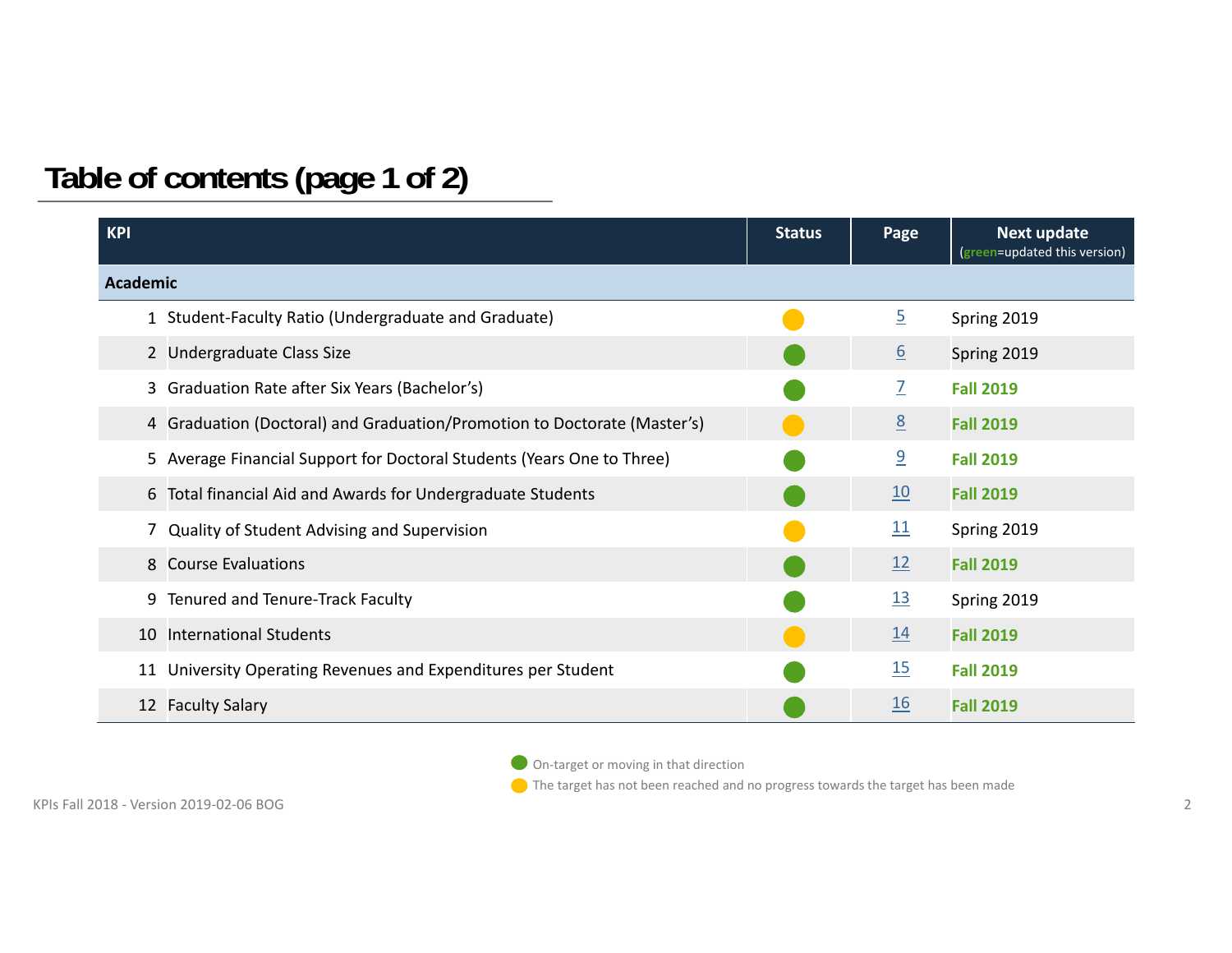## **Table of contents (page 2 of 2)**

| <b>KPI</b>                                             | <b>Status</b> | Page             | <b>Next update</b><br>(green=updated this version) |
|--------------------------------------------------------|---------------|------------------|----------------------------------------------------|
| <b>Research and Innovation</b>                         |               |                  |                                                    |
| 13 CFI Share                                           |               | <u>18</u>        | Spring 2020                                        |
| 14 Tri-Agency: Share of Annual Funding                 |               | $\underline{19}$ | Spring 2019                                        |
| 15 FRQ: Share of Annual Funding                        |               | <u>20</u>        | Spring 2019                                        |
| 16 Research Intensity                                  |               | 21               | <b>Fall 2019</b>                                   |
| 17 Innovation through Partnerships with Industry       |               | 22               | <b>Fall 2019</b>                                   |
| 18 Royal Society of Canada Fellows                     |               | 23               | <b>Fall 2019</b>                                   |
| <b>Administration and Finance</b>                      |               |                  |                                                    |
| 19 My Workplace                                        |               | 25               | Winter 2019                                        |
| 20 Major Construction Projects: Performance Management |               | $\underline{26}$ | <b>Fall 2019</b>                                   |
| 21 Endowment Fund Market Value                         |               | 27               | <b>Fall 2019</b>                                   |
| <b>University Advancement</b>                          |               |                  |                                                    |
| 22 Philanthropy Cash Received                          |               | 29               | <b>Fall 2019</b>                                   |
| <b>Sustainability</b>                                  |               |                  |                                                    |
| 23 Greenhouse Gas Emissions                            |               | 31               | <b>Fall 2019</b>                                   |
| 24 Sustainability Strategy - Vision 2020               |               | 32               | <b>Fall 2020</b>                                   |
| 25 Sustainability Rating                               |               | 33               | Spring 2020                                        |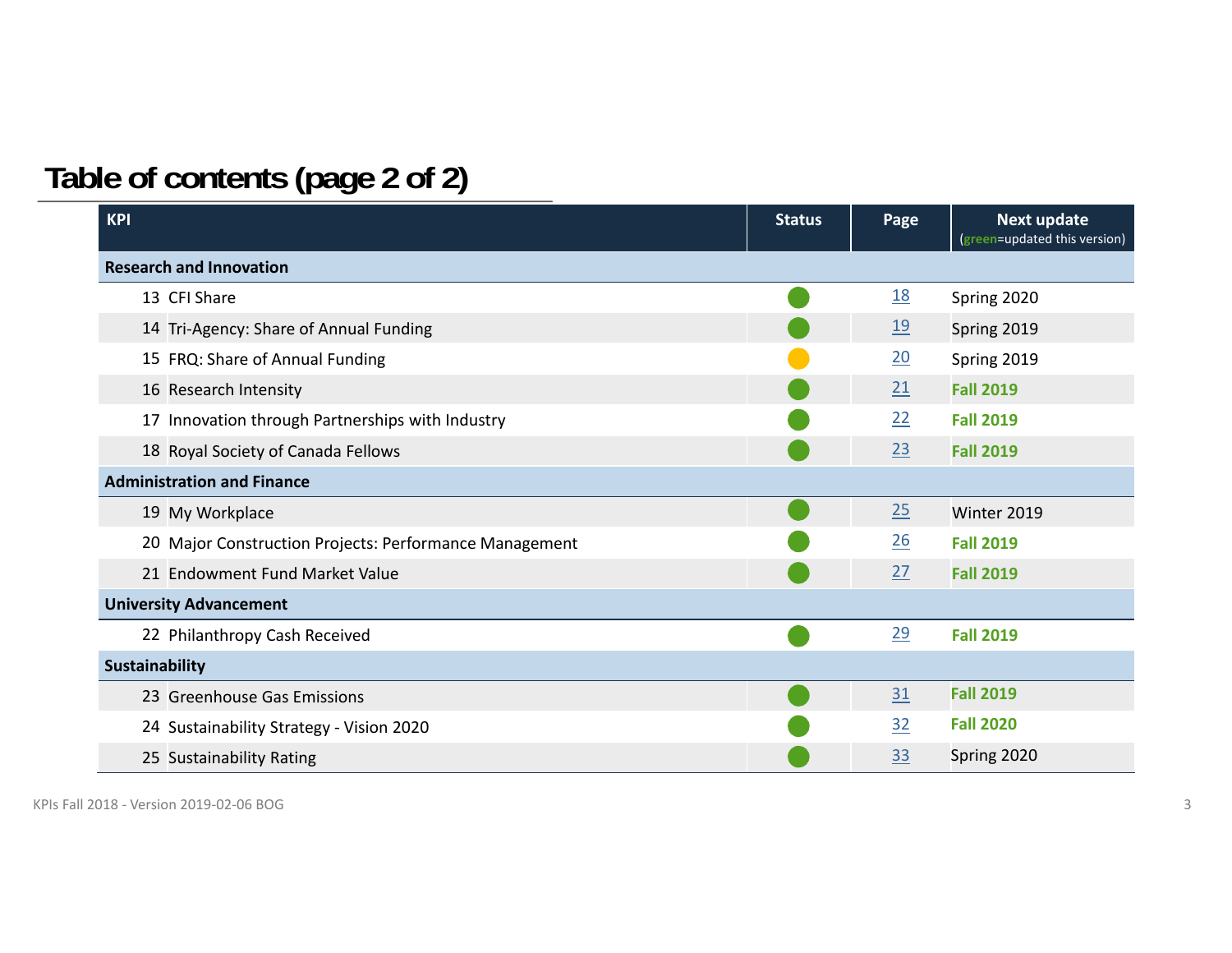## **Academic Indicators**

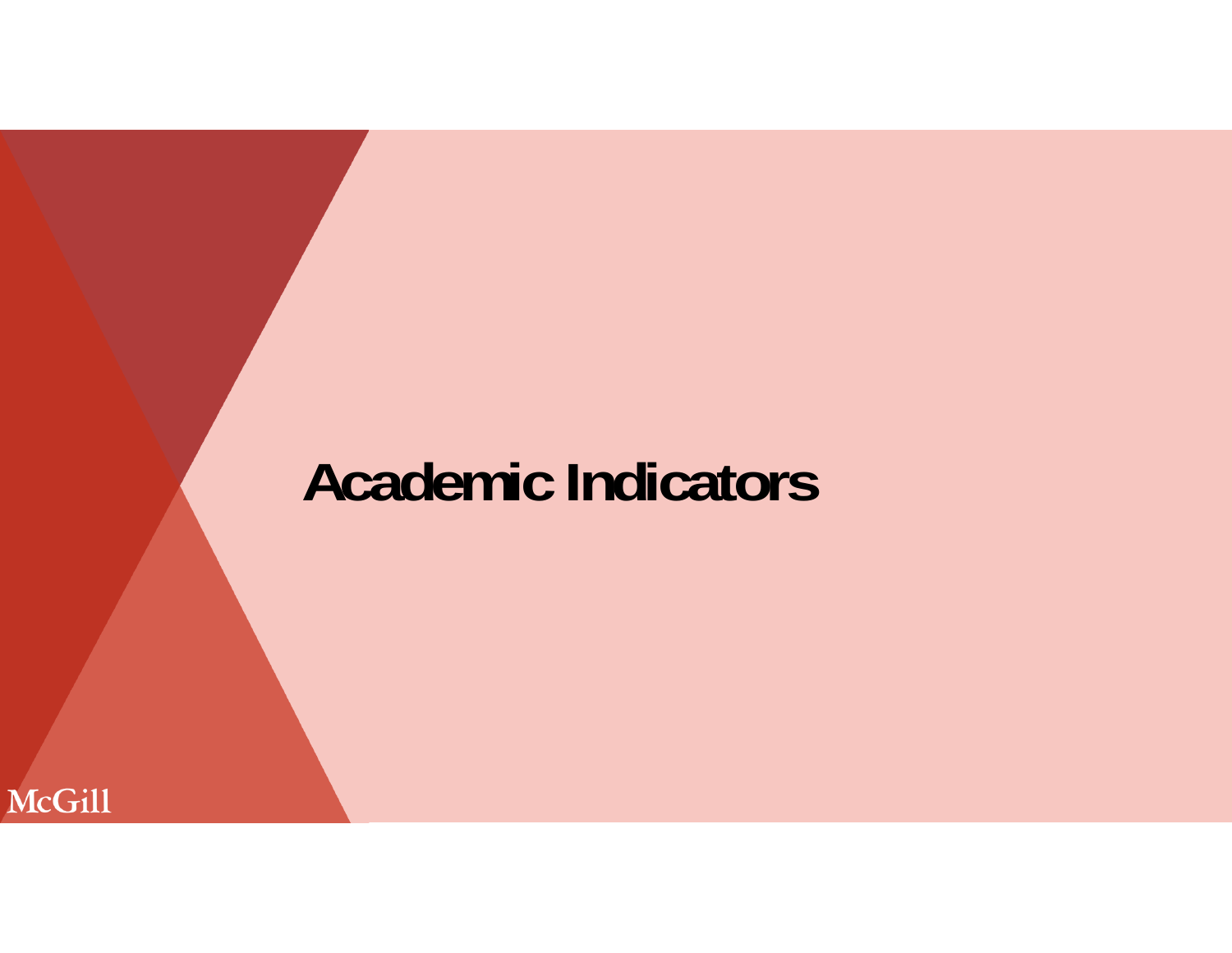



**Benchmark information (U15):** McGill has the lowest undergraduate student‐faculty ratio and the 6th highest graduate student‐faculty ratio in the U15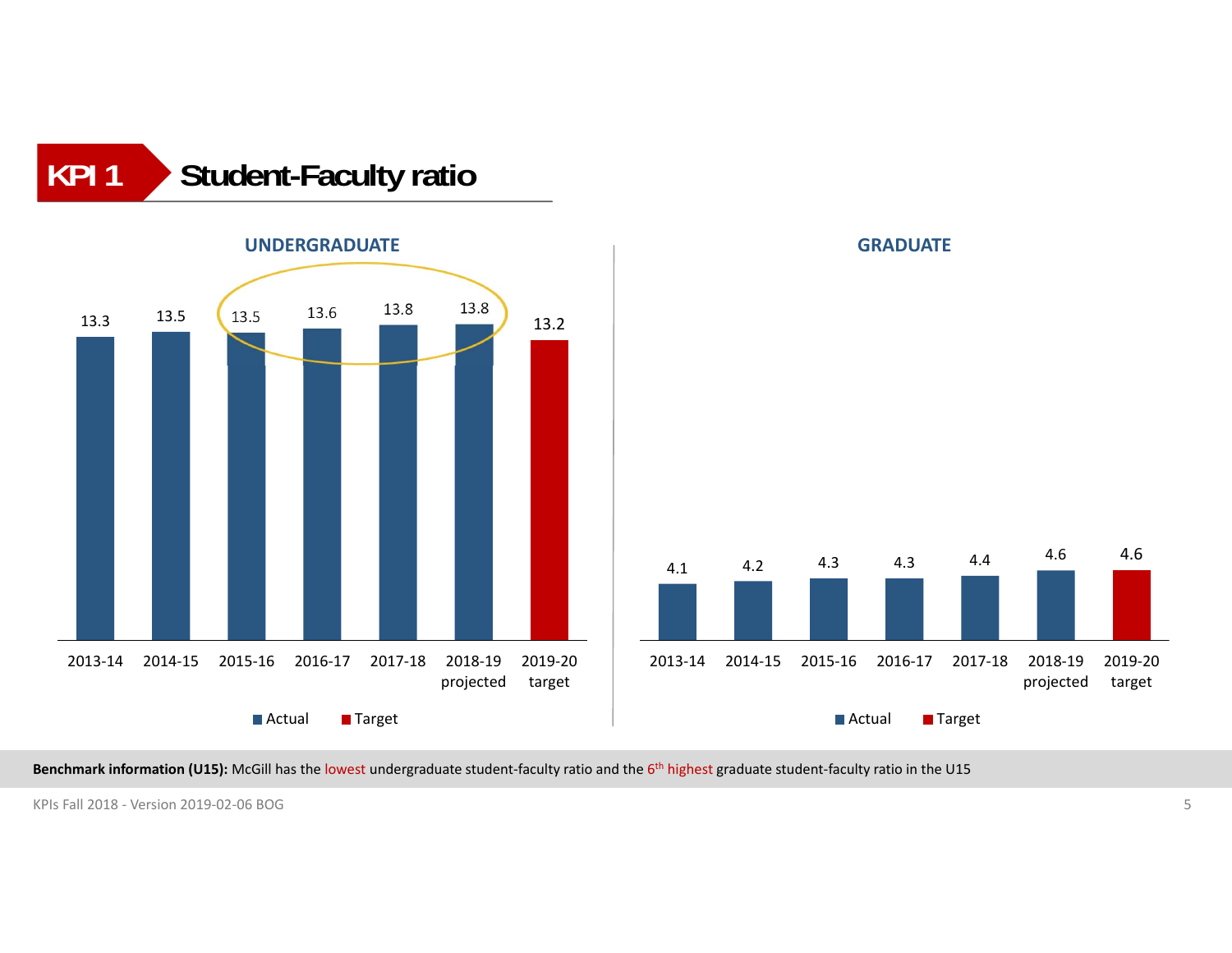### **Undergraduate class size KPI 2**

### 27% 27% 26% 29% 28% 28% 29% 29% 28% 28% 28% 29% 16% 16% 15% $\%$  16% 15% 15% 15% 15% 27% 29% 30% 28% 29% 28% 2012‐13 2013‐14 2014‐15 2015‐16 2016‐17 2017‐181 - 25 Students 1 - 26 - 50 Students 1 - 75 Students - 75 Students - Target **Target:** 60% of classes with maximum 50 students

### **PROPORTION OF CLASSES BY NUMBER OF STUDENTS**

KPIs Fall 2018 ‐ Version 2019‐02‐06 BOGG and the contract of the contract of the contract of the contract of the contract of the contract of the contract of the contract of the contract of the contract of the contract of the contract of the contract of the cont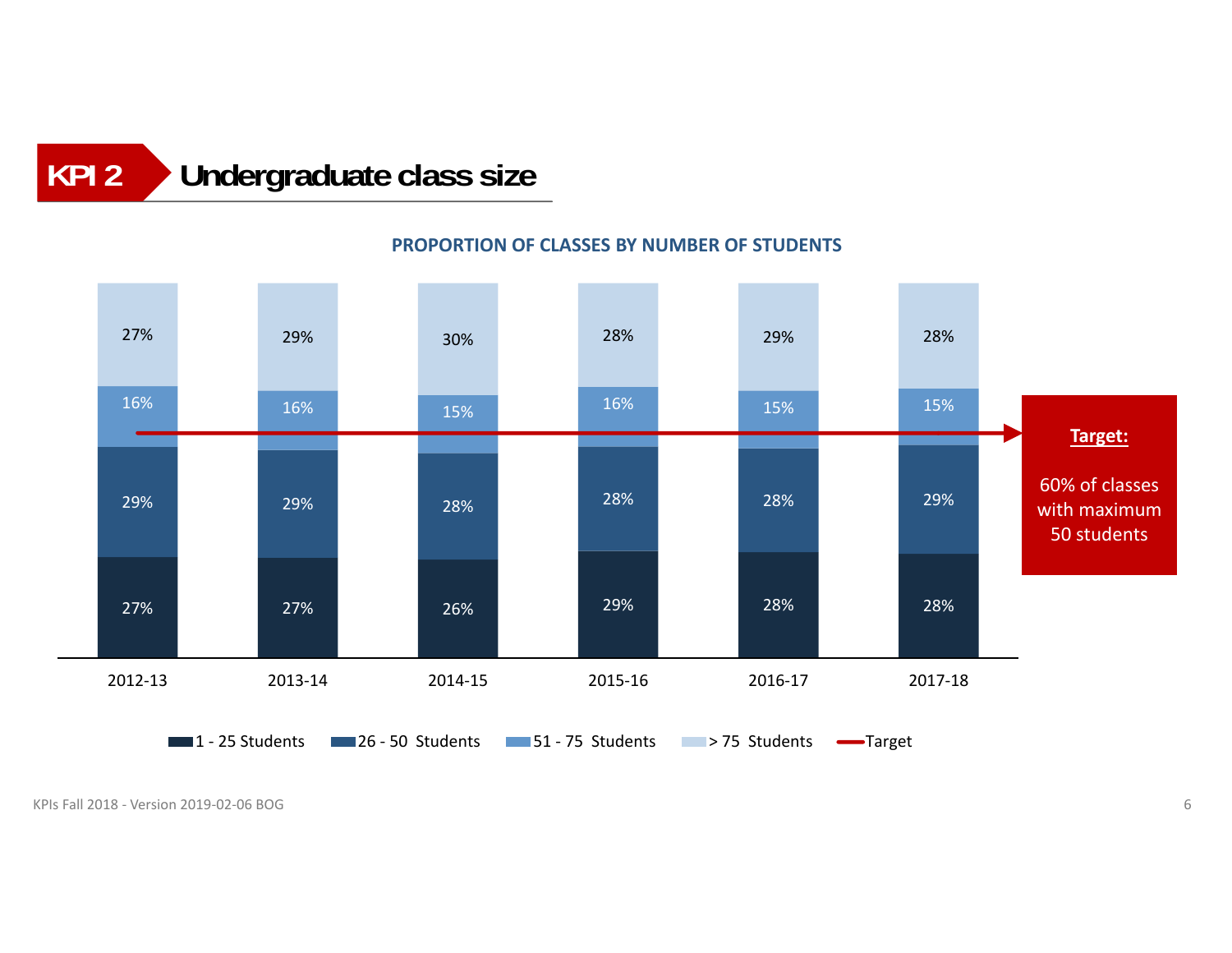### **Graduation rate after six years - Bachelor students KPI 3**



### **SIX‐YEAR GRADUATION RATE BY COHORT YEAR**

Benchmark information (U15): For the 2011 cohort, McGill had the 3<sup>rd</sup> highest graduation rate for students in 4-year programs (81.3%), after Queens's (85.7%) and Western (83.2%)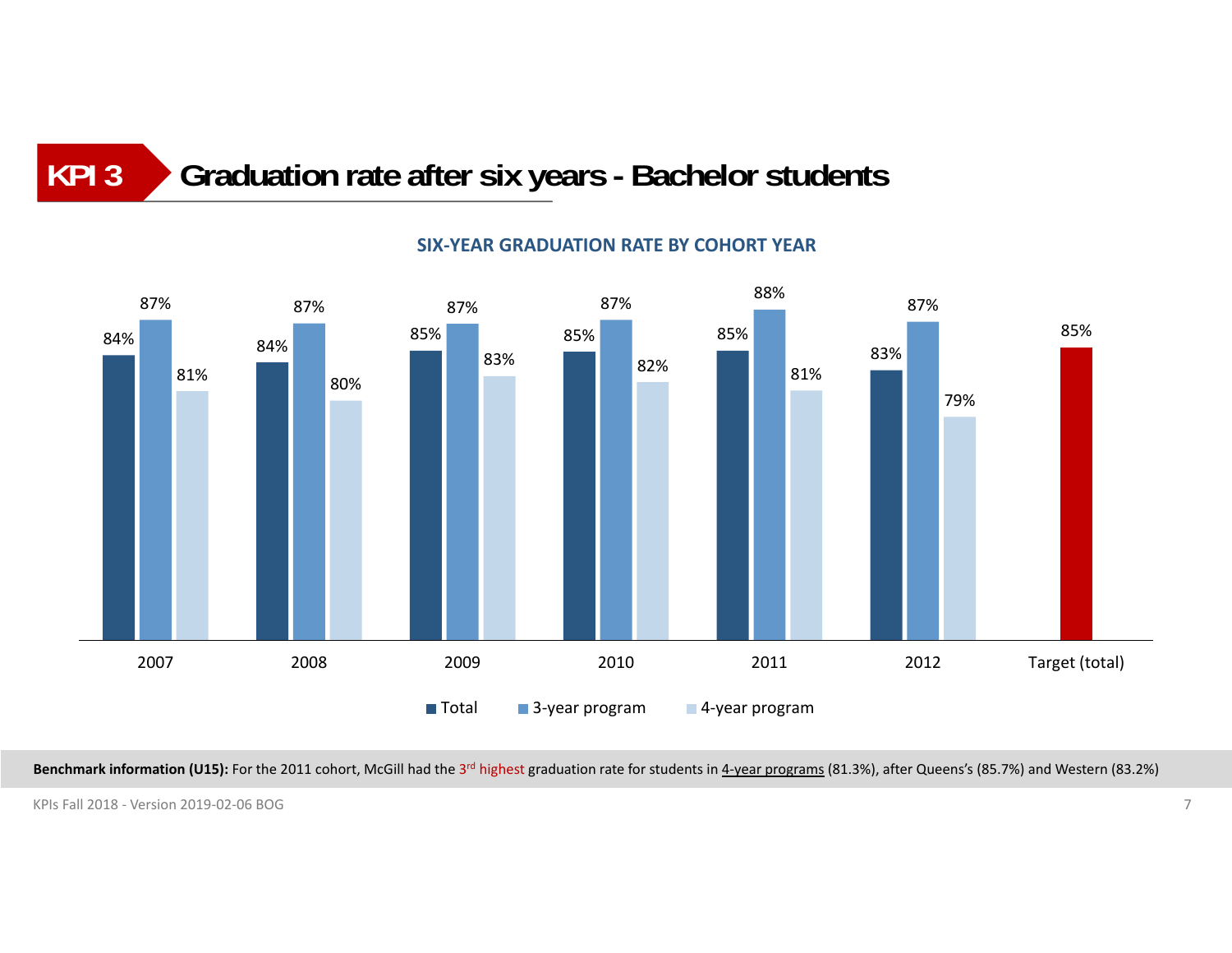### **Graduation rates - Graduate studentsKPI 4**



### **MASTER'S (THESIS) GRADUATION RATE BY COHORT YEAR (INCLUDES PROMOTION TO DOCTORATE)**

### **DOCTORATE GRADUATION RATE BY COHORT YEAR**



Benchmark information (U15): McGill has the 8<sup>th</sup> highest graduation rate for Master's (Thesis) after 5 years, and the 3<sup>rd</sup> highest graduation rate for Doctorates after 9 years

KPIs Fall 2018 ‐ Version 2019‐02‐06 BOGG and the second second second second second second second second second second second second second second se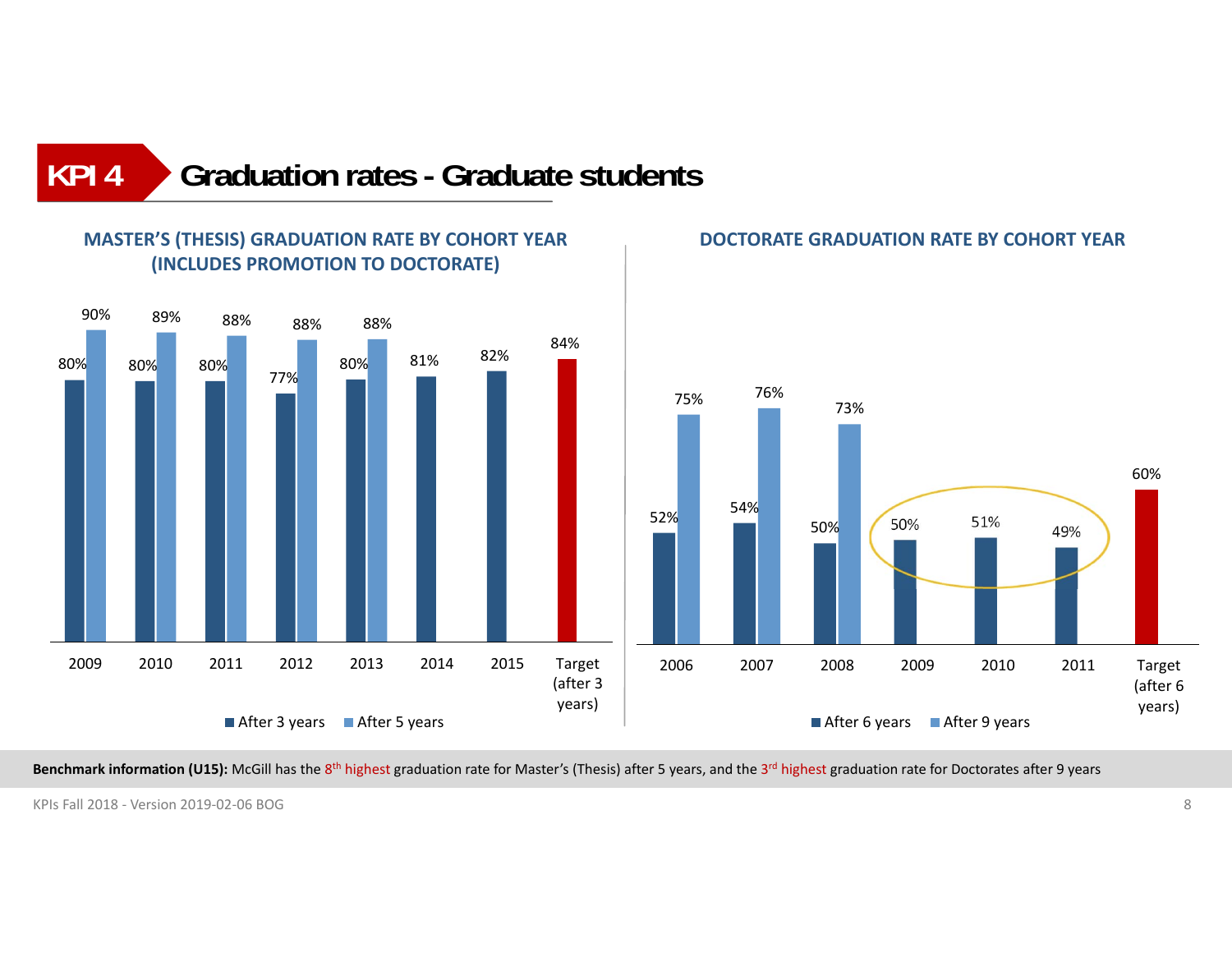### **Average financial support for Doctoral students (years one to three) KPI 5**



### **QUEBEC, CANADIAN AND INTERNATIONAL‐FEE EXEMPT STUDENTS**

**INTERNATIONAL STUDENTS**



KPIs Fall 2018 ‐ Version 2019‐02‐06 BOGG Andreas States and the second states of the second states of the second states of the second states of the s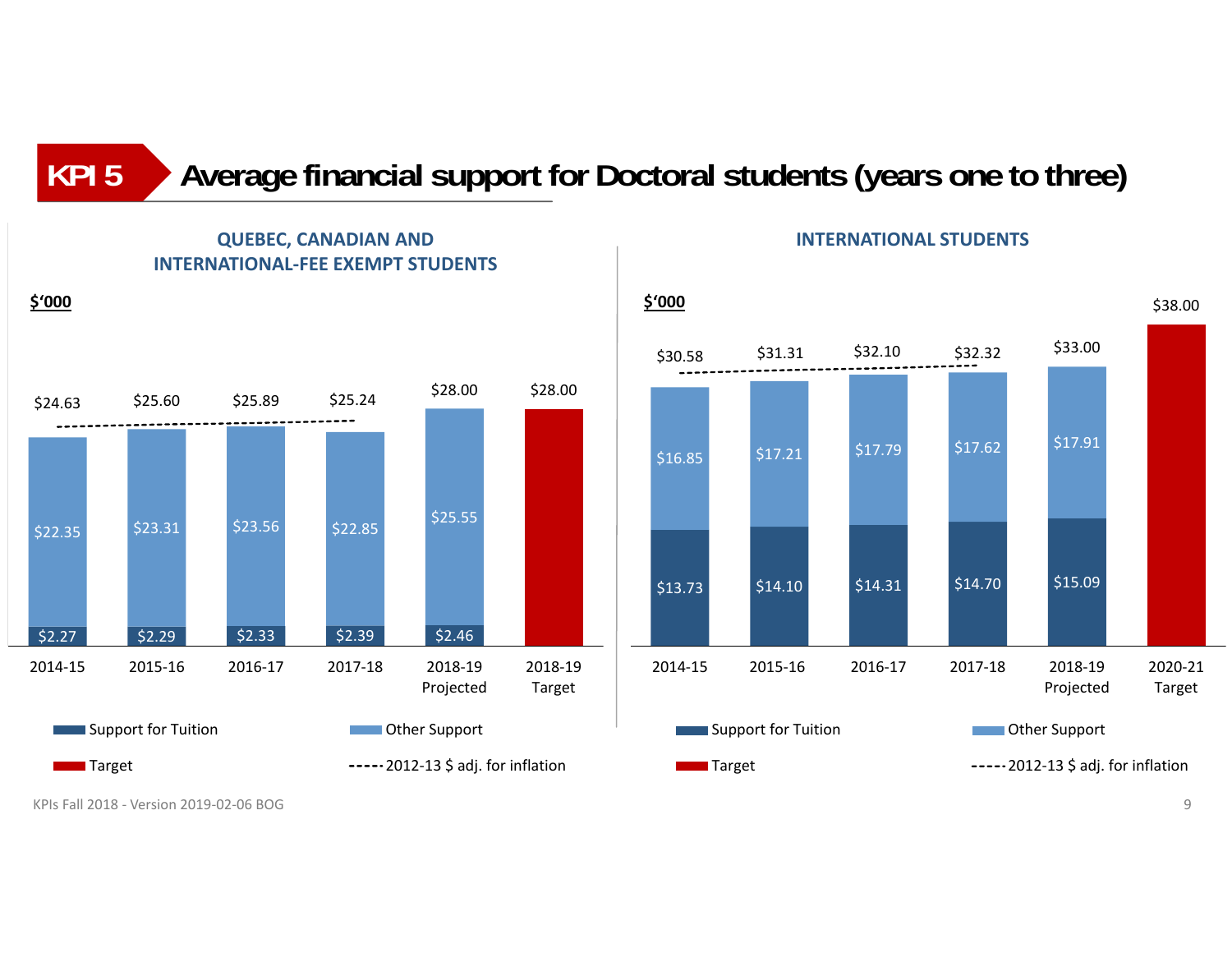### **Total financial aid & awards for undergraduate students KPI 6**



*Totals may vary from the sum of each category due to rounding.*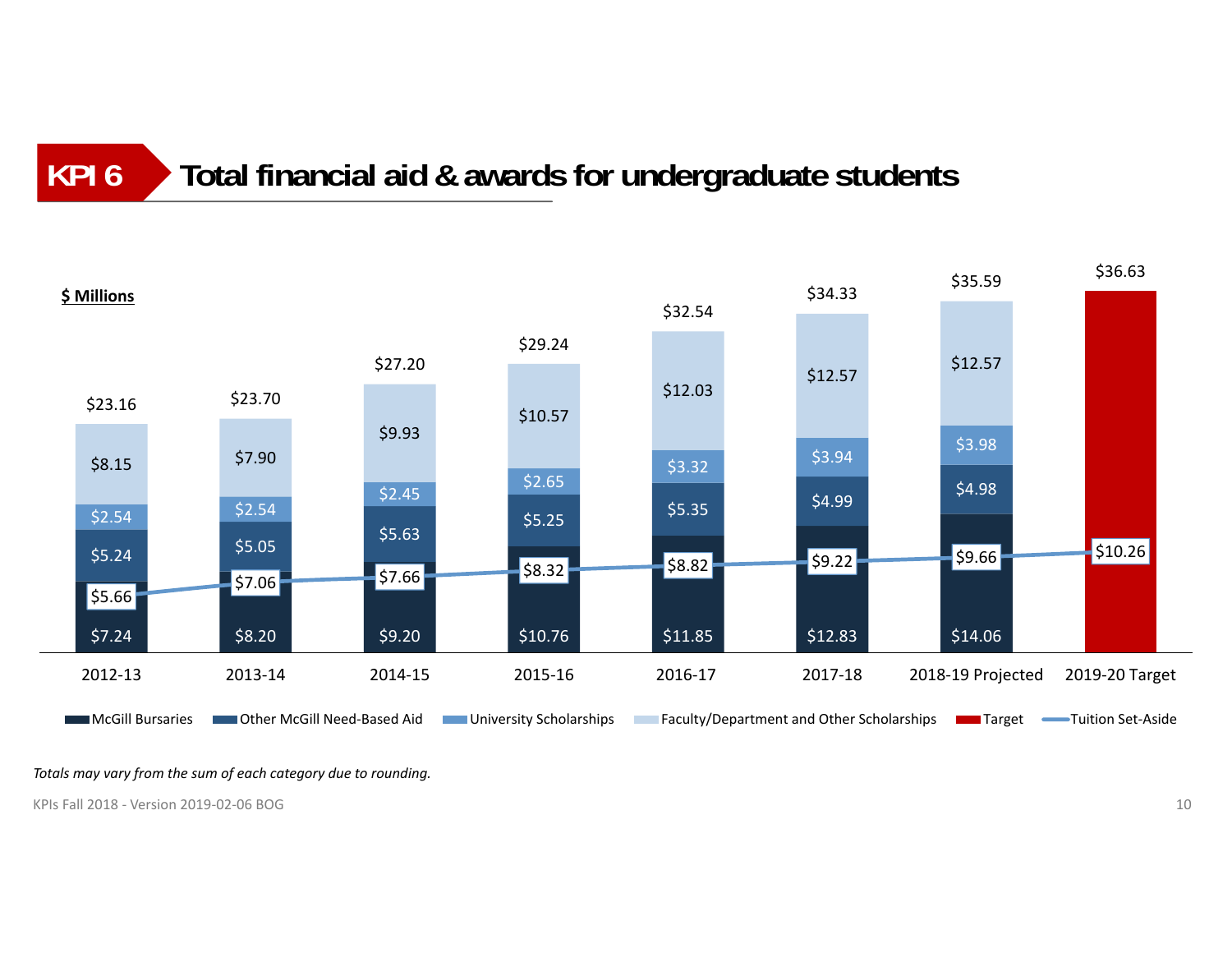**Quality of student advising and supervision KPI 7**



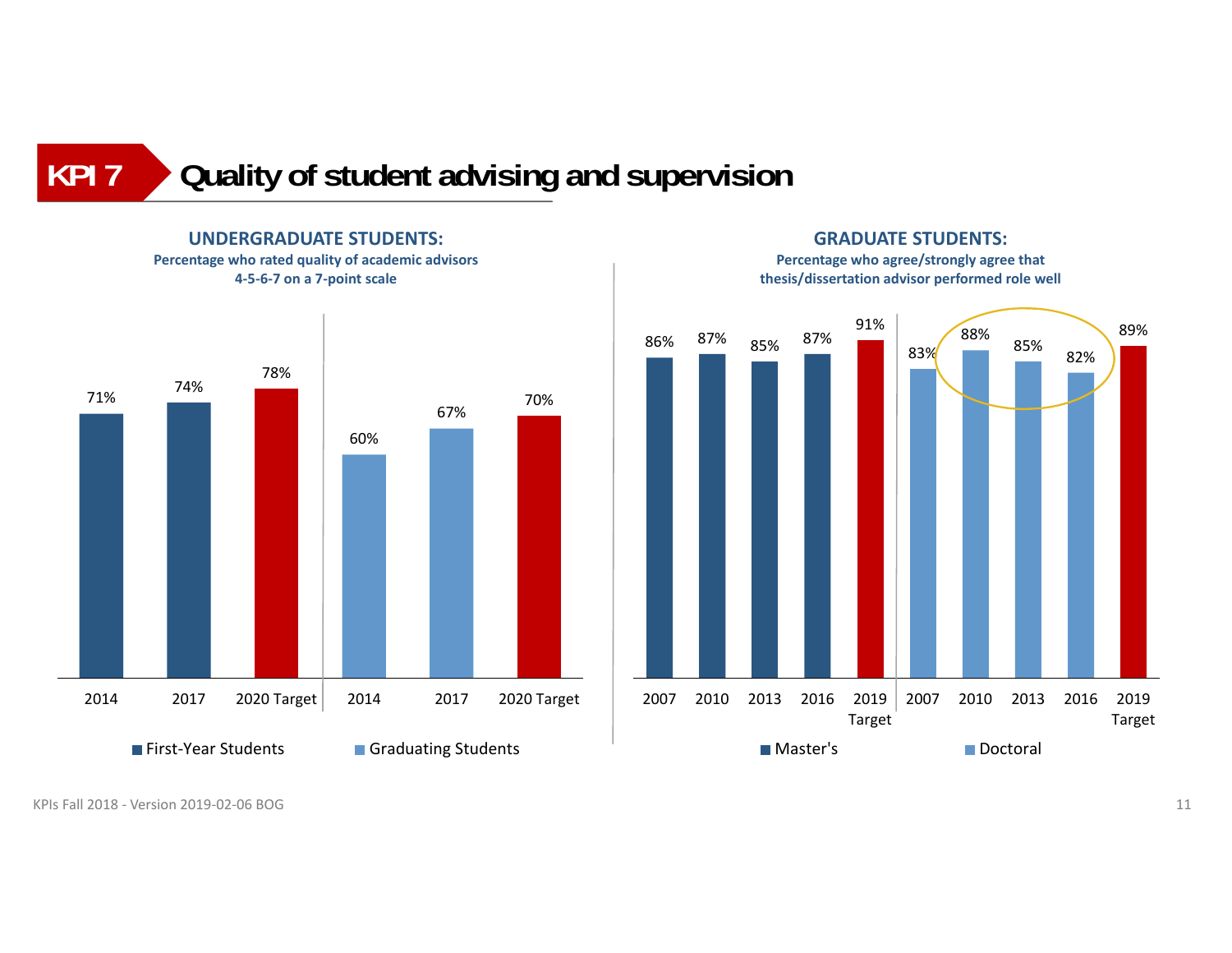### **Course evaluations KPI 8**

### **PERCENTAGE OF COURSES (LEVELS 100‐700) FOR WHICH STUDENTS WERE 'SATISFIED' OR 'VERY SATISFIED'**

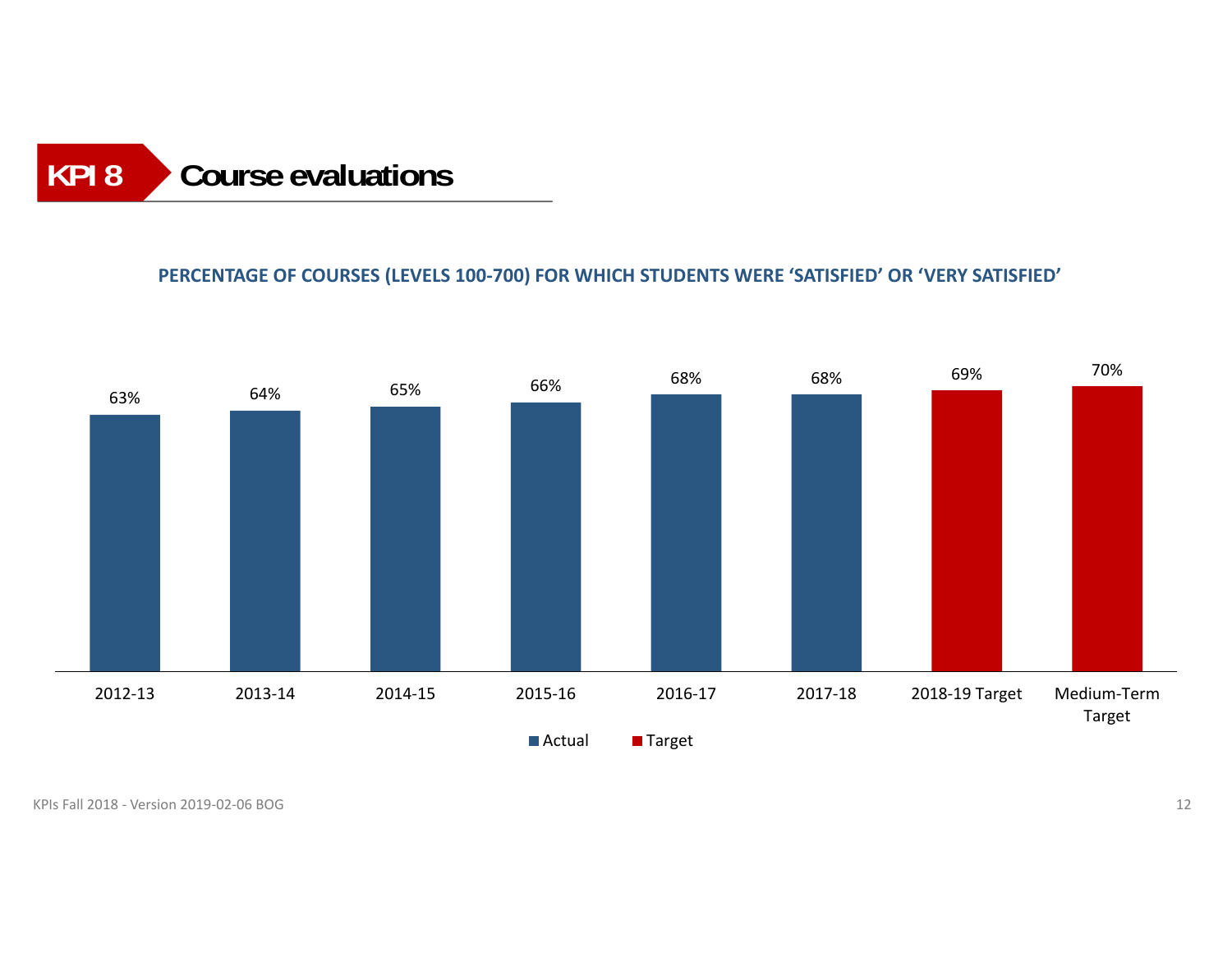### **Tenured and tenure-track faculty KPI 9**

### **NET NEW HIRES (DEPARTURES) AND END OF YEAR COMPLEMENT**

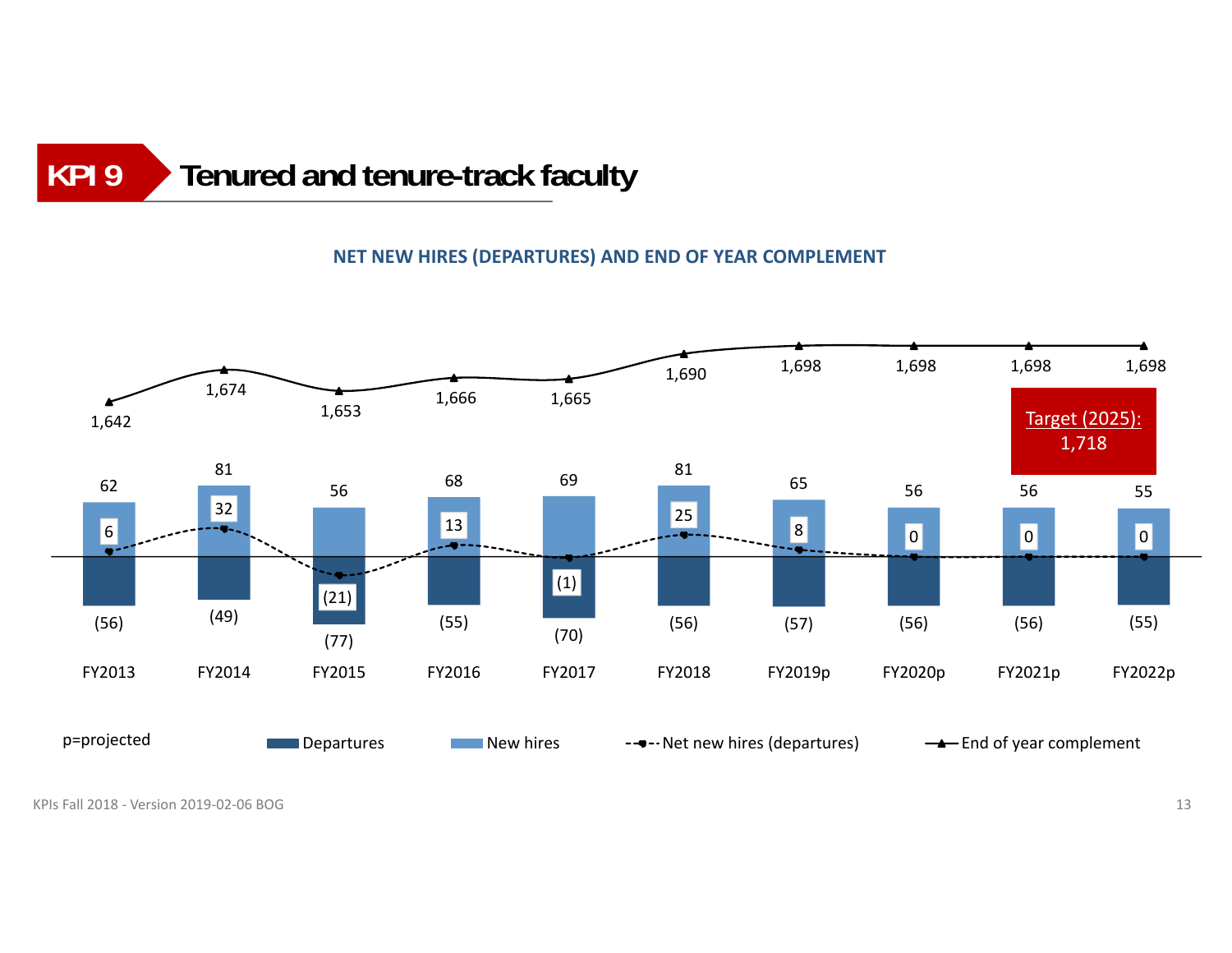

### **PERCENTAGE OF DEGREE‐SEEKING STUDENTS WHO ARE INTERNATIONAL**



**Benchmark information (U15**): In 2017, McGill had the highest percentage of international degree‐seeking students in the U15 (30.4%); UBC was next at 25%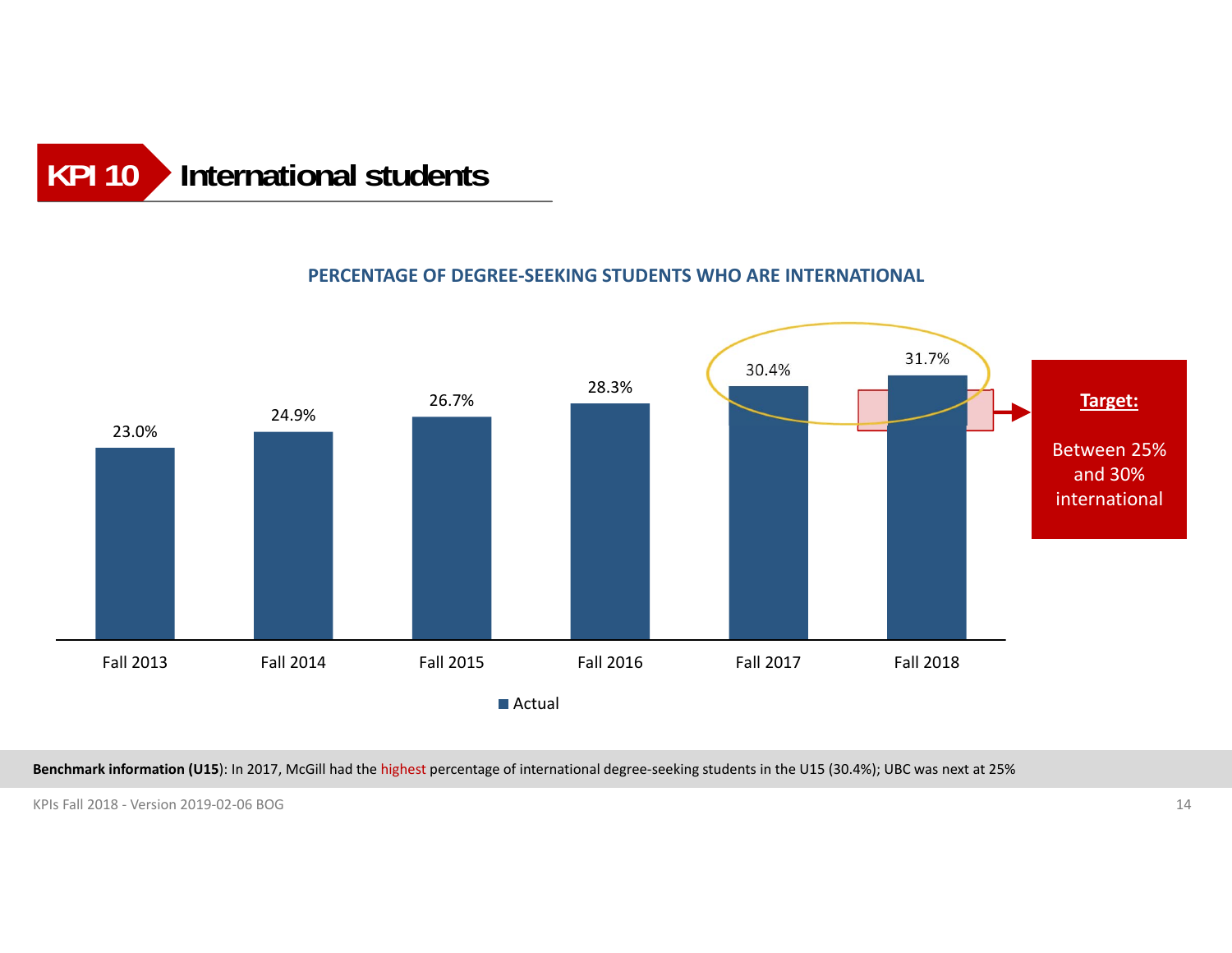### **University operating revenues and expenditures per student KPI 11**

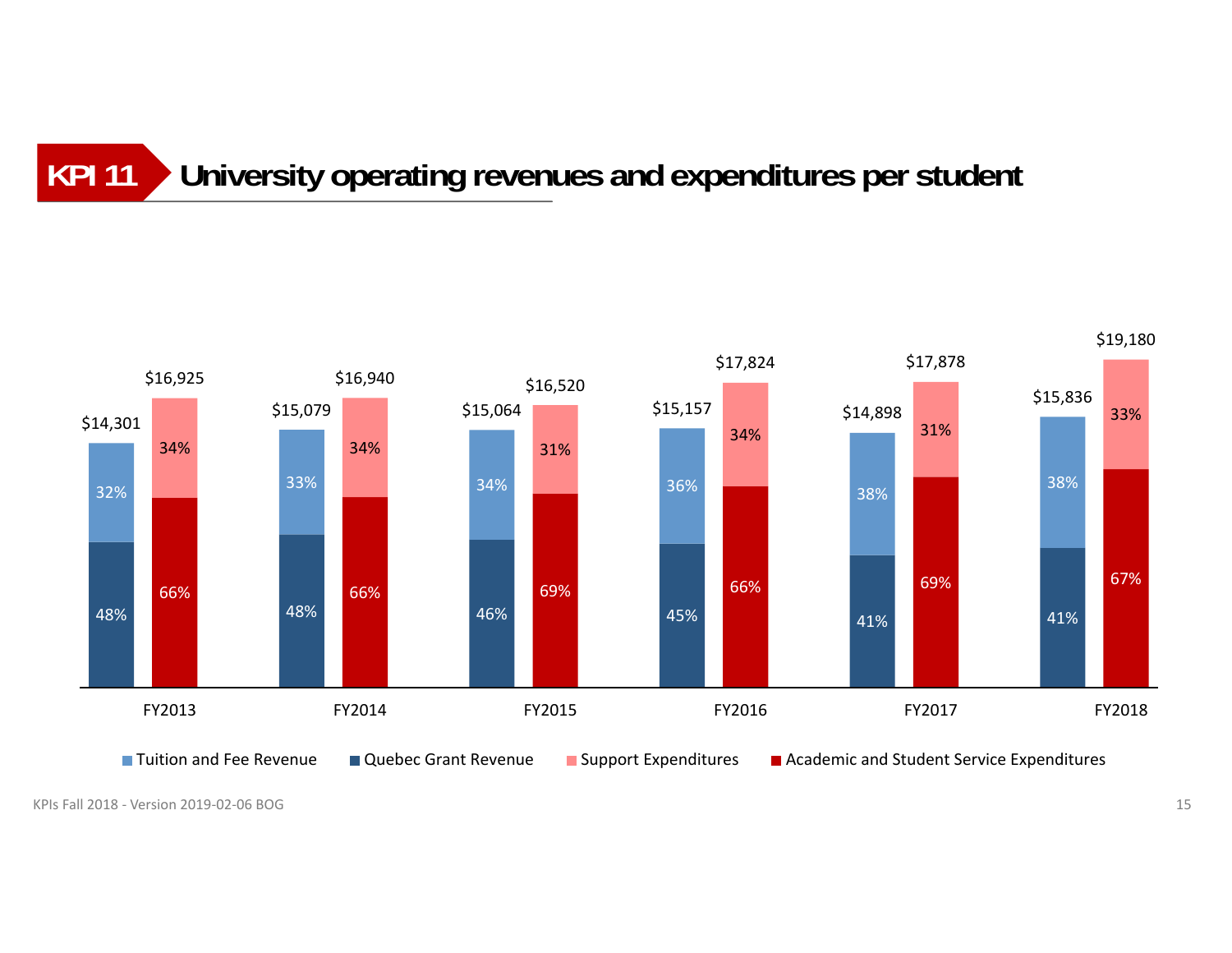



### **MCGILL MEAN SALARY AS A PERCENTAGE OF THE U15 MEDIAN**

**Benchmark information (U15):** McGill has the 11<sup>th</sup> highest percentage for Assistant Professor, 10<sup>th</sup> highest for Associate Professor, and 9<sup>th</sup> highest for Full Professor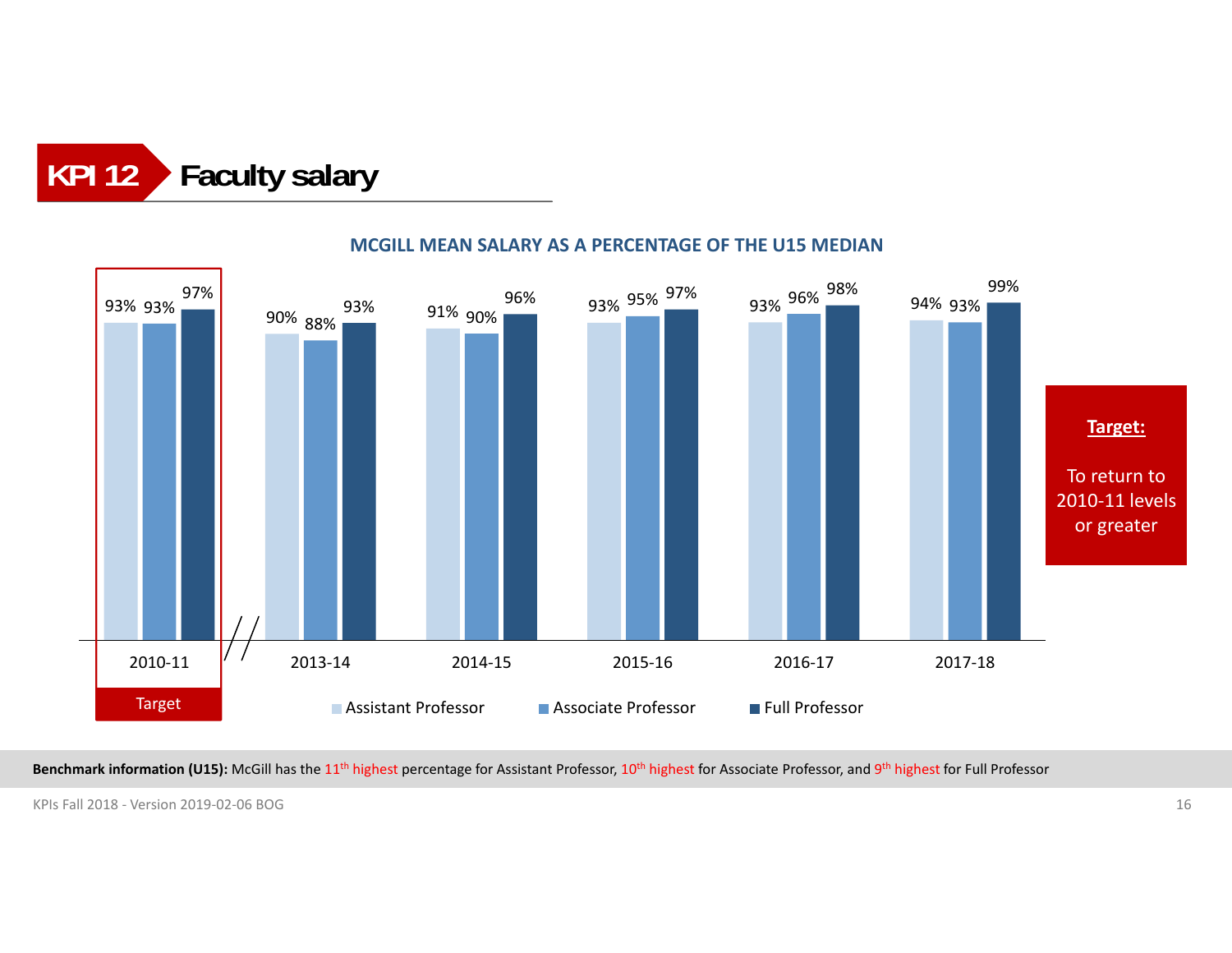# **Research and Innovation Indicators**

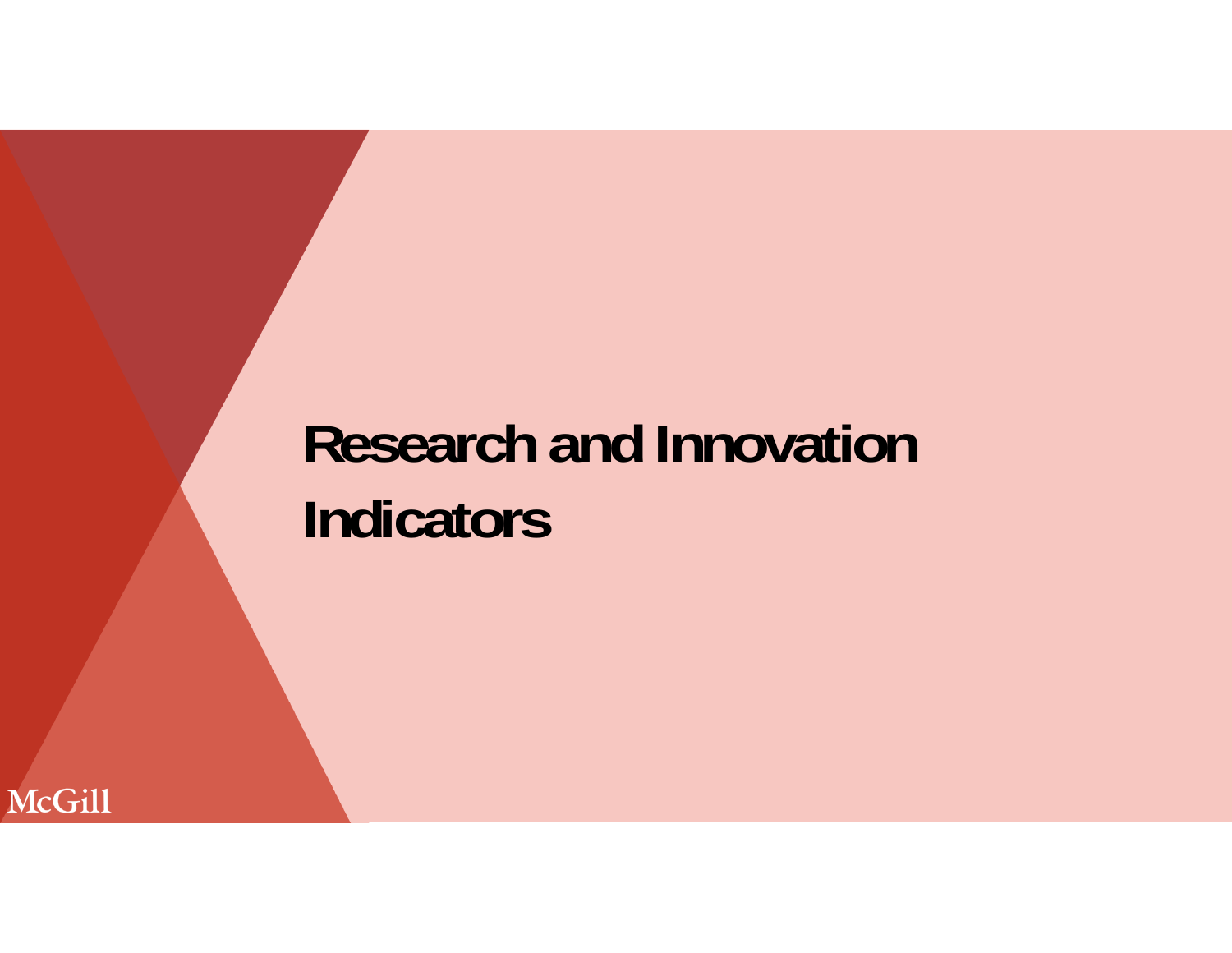





**Benchmark information (U15):** McGill has the 2n<sup>d</sup> highest total CFI funding awarded since inception (\$415M), after Toronto at \$887M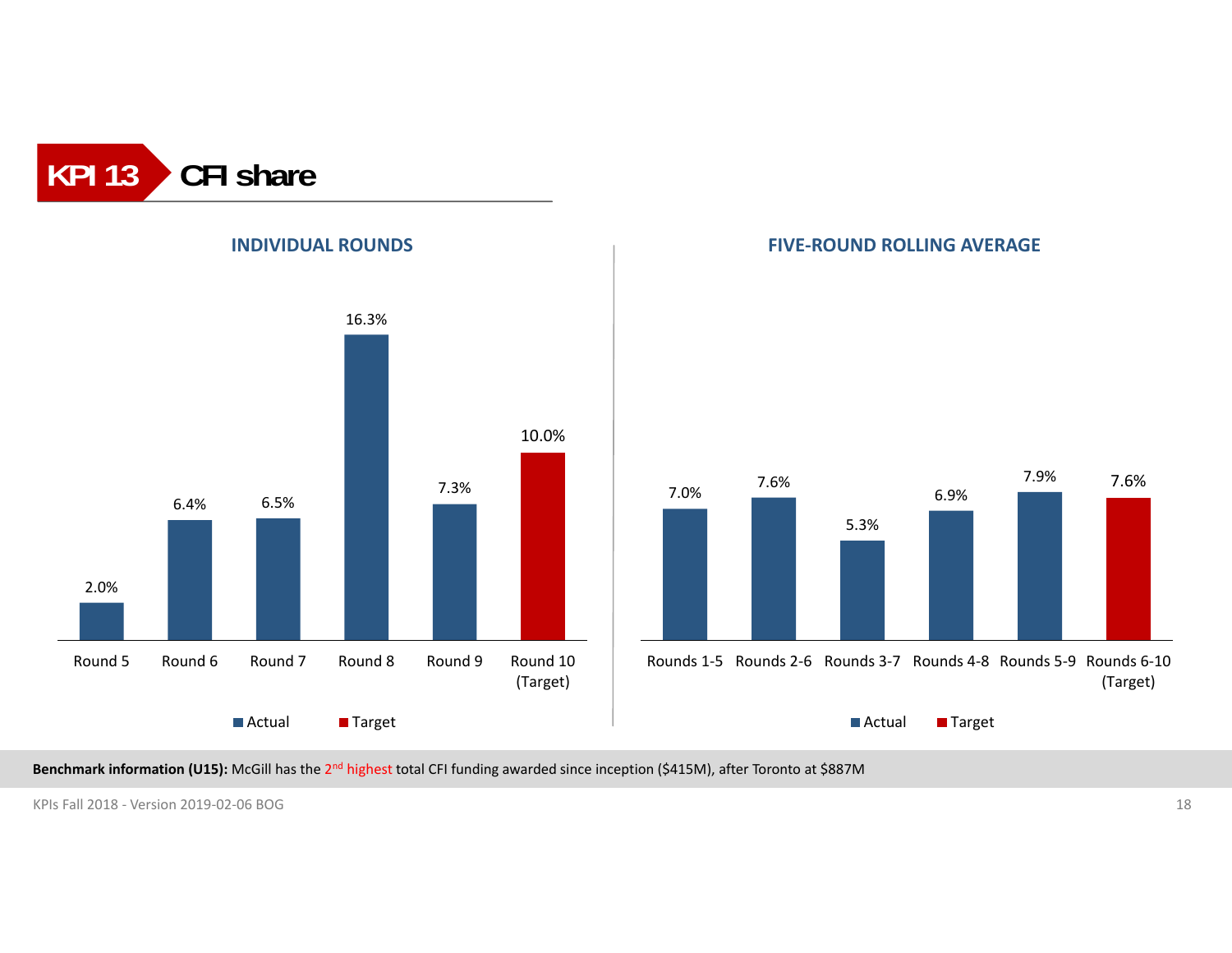### **Tri-Agency: Share of annual funding KPI 14**



**Benchmark information (U15):** McGill has the 2<sup>nd</sup> highest total tri-agency funding, after Toronto; 2<sup>nd</sup> highest in CIHR; 6<sup>th</sup> highest in NSERC; and 3<sup>rd</sup> highest in SSHRC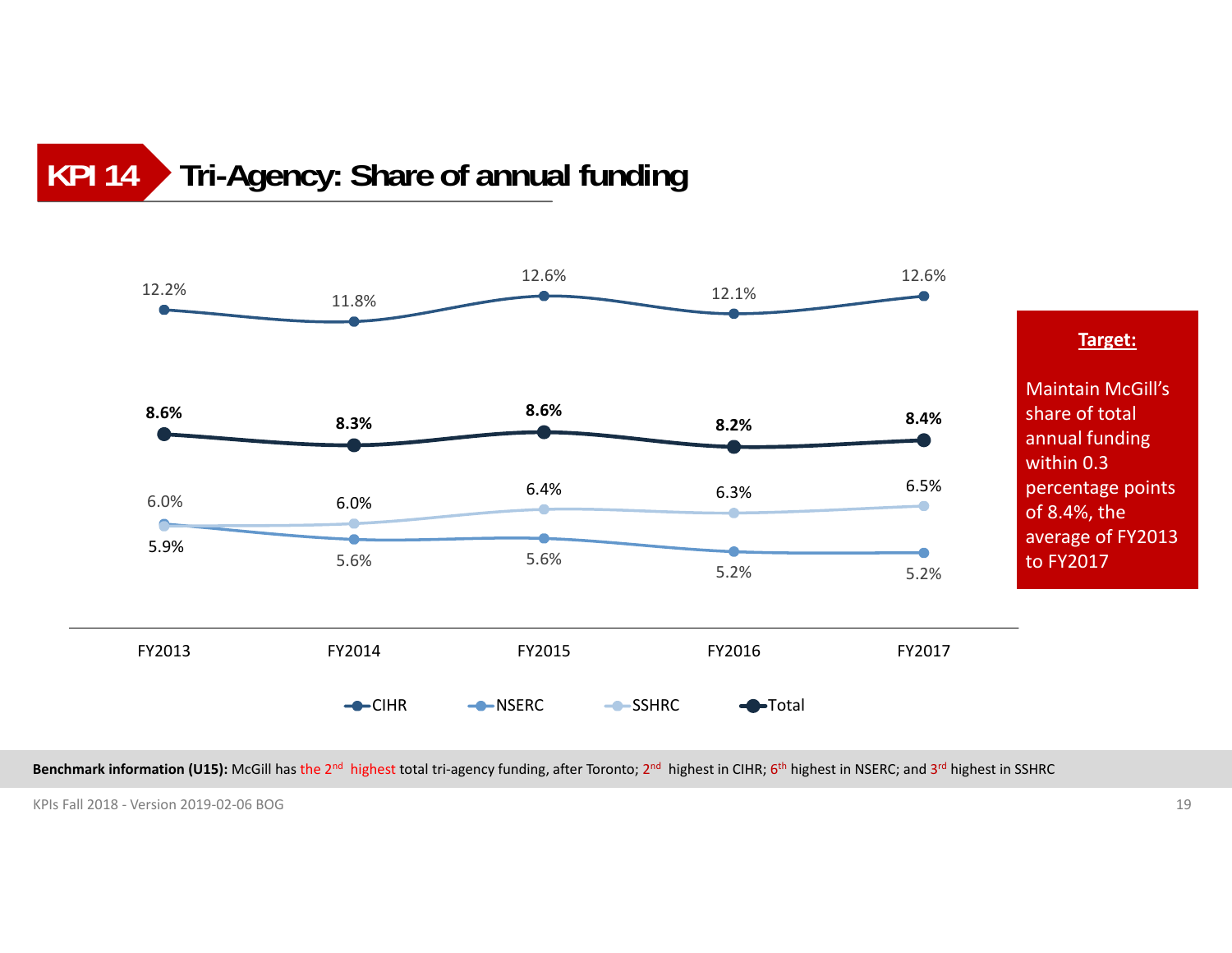### **FRQ: Share of annual funding KPI 15**



**Benchmark information:** McGill has the 2n<sup>d</sup> highest share of FRQ funding, after U. Montreal; 2n<sup>d</sup> highest in FRQ‐S; 3r<sup>d</sup> highest in FRQ‐NT; and 4th highest in FRQ‐SC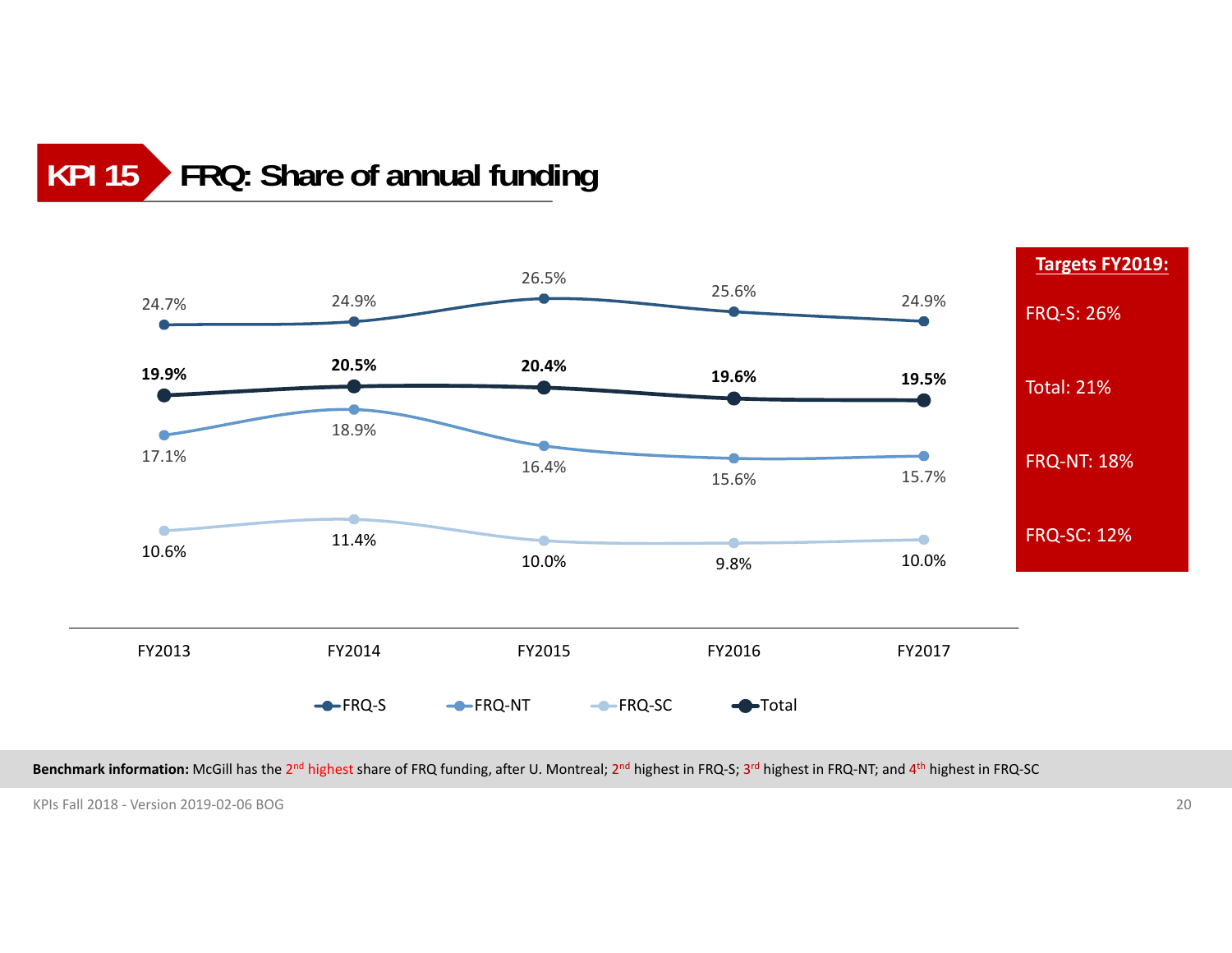### **Research intensity KPI 16**

### \$320,216 \$281,433 \$281,747 \$276,995 \$317,551 \$296,662 2011‐12 2012‐13 2013‐14 2014‐15 2015‐16 2016‐172016-17 **Actual Target:** To reach 2<sup>nd</sup> rank of U15 institutions in 5 years (FY15‐20)

### **TOTAL RESEARCH REVENUE PER TENURE‐TRACK PROFESSOR**

**Benchmark information (U15):** McGill has the 3r<sup>d</sup> highest total research revenue per tenure‐track professor in the U15, after Toronto and McMaster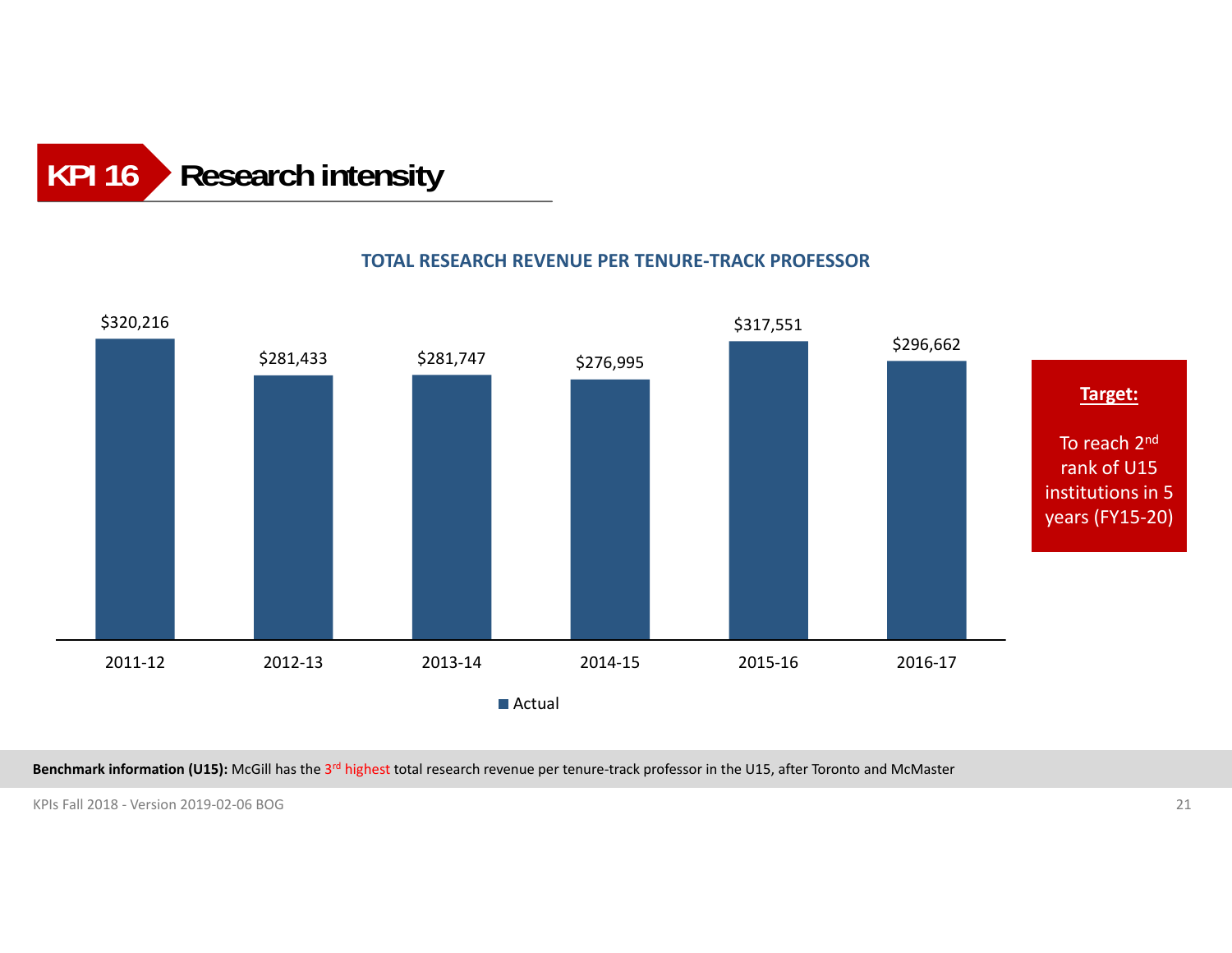### **Innovation through partnerships with industry KPI 17**

*TIMES HIGHER EDUCATION* **INDUSTRY INCOME SCORE: Based on industry research income scaled for academic staff size**



**Benchmark information (U15):** McGill has the 14th highest Industry Income Score in the U15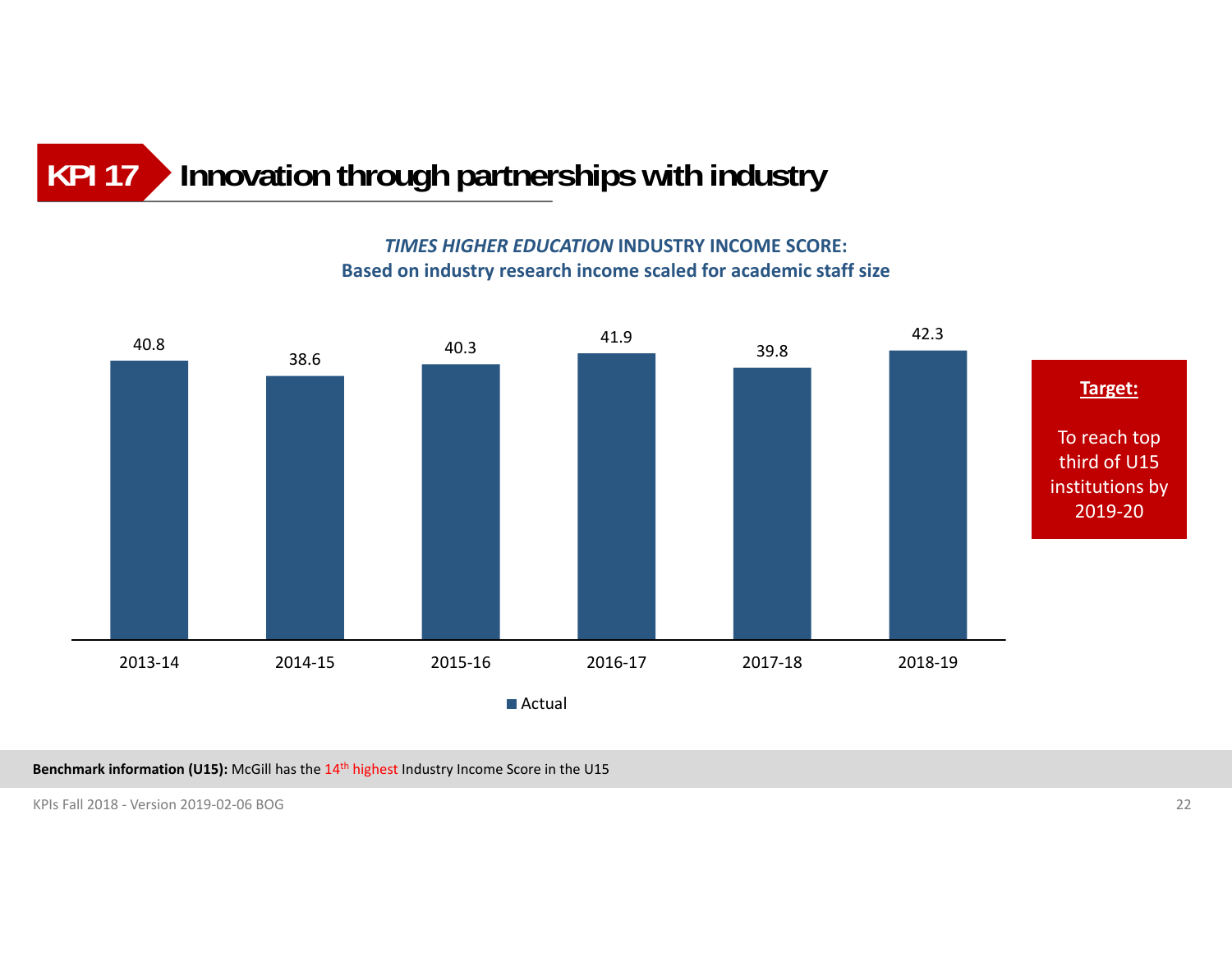### **Royal Society of Canada Fellows KPI 18**

### **PROPORTION OF TOTAL ROYAL SOCIETY OF CANADA FELLOWS**



**Benchmark information (U15):** In 2017, McGill had the 3r<sup>d</sup> highest proportion of Royal Society of Canada Fellows (7.5%), after Toronto (15.8%) and UBC (8.6%)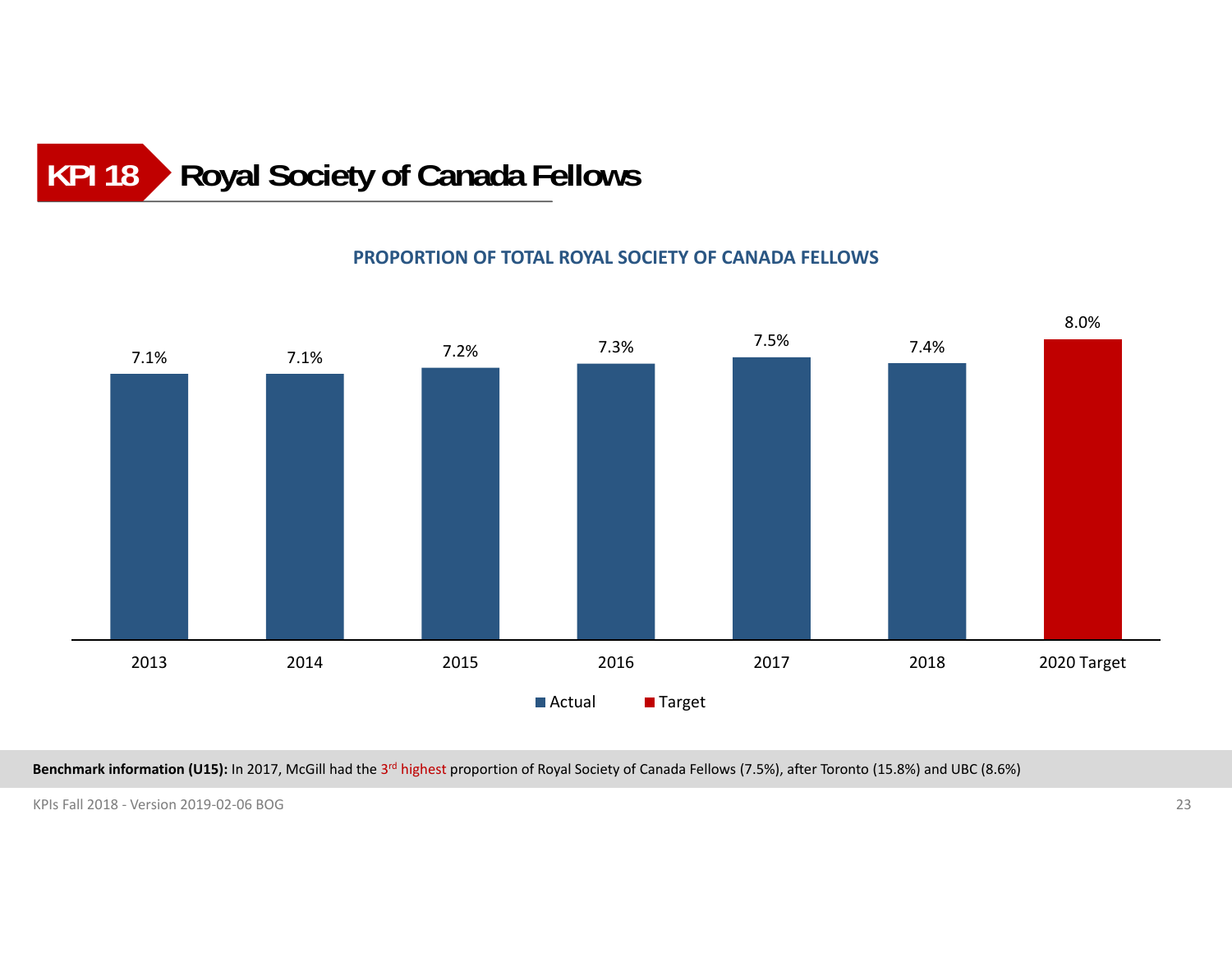# **Administration and Finance Indicators**

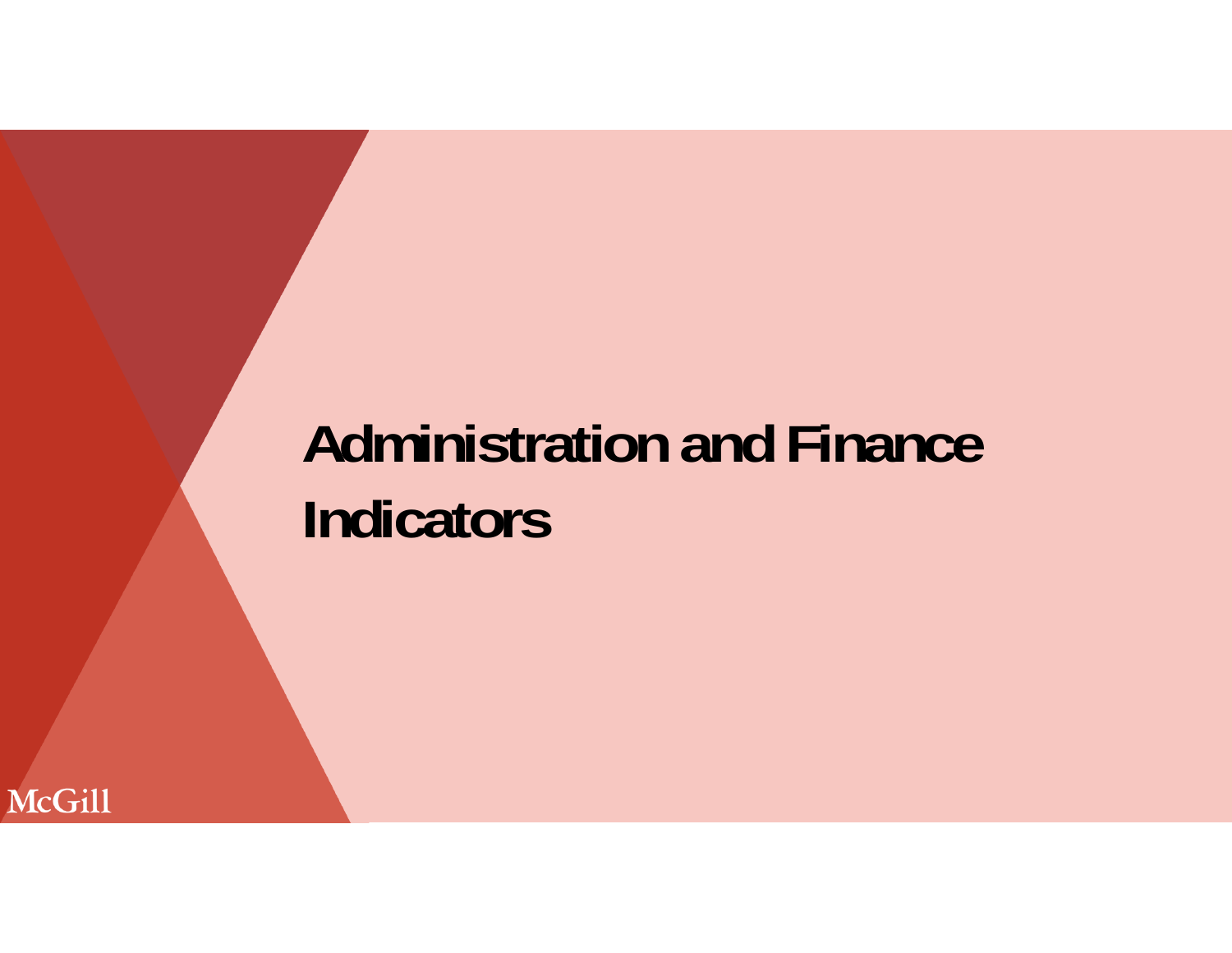

### **LEARNING ORGANIZATION INDICATORS: Mean survey scores (out of 5)**

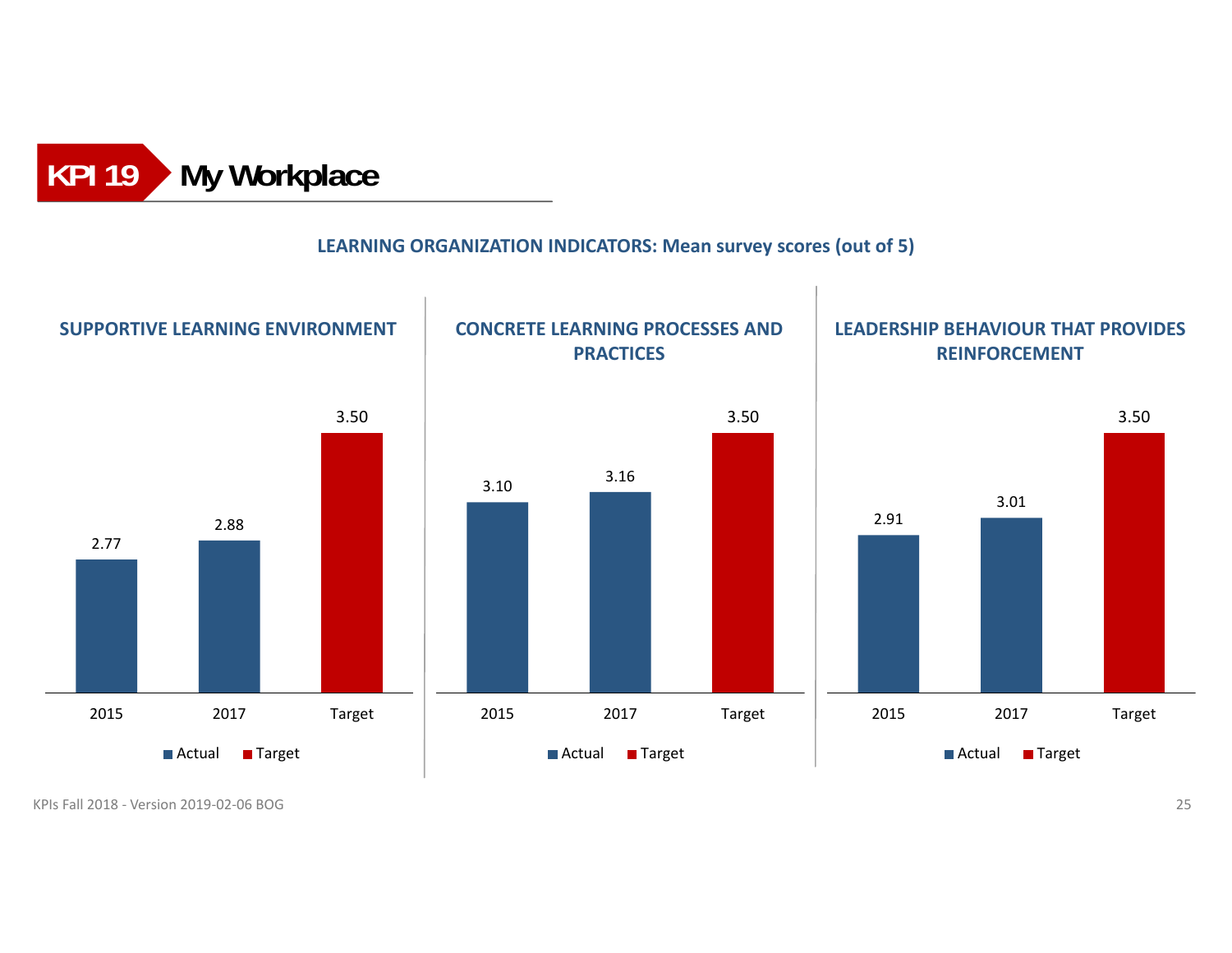### **Major construction projects: Performance management KPI 20**

|                                               | <b>FY2012</b> | <b>FY2012</b> | <b>FY2014</b> | <b>FY2015</b> | <b>FY2016</b> | <b>FY2017</b> | <b>FY2018</b> |
|-----------------------------------------------|---------------|---------------|---------------|---------------|---------------|---------------|---------------|
| Total number of active projects (a)           | 466           | 520           | 467           | 458           | 421           | 391           | 427           |
| Active projects \$0-\$250k                    |               |               |               |               |               | 201           | 213           |
| Active projects \$250k-\$1M                   |               |               |               |               |               | 91            | 110           |
| Active projects \$1M-\$4M                     |               |               |               |               |               | 59            | 63            |
| Active projects \$4M and over                 |               |               |               |               |               | 40            | 41            |
| Project expenditures                          | \$121.2M      | \$88.1M       | \$74.2M       | \$81.5M       | \$70.9M       | \$71.7M       | \$132M        |
| \$ Spent/active projects                      | \$260k        | \$169k        | \$159k        | \$178k        | \$168k        | \$183k        | \$309k        |
| On budget (projects over \$1M) <sup>(b)</sup> | n/a           |               |               |               |               | 17 of 17      | 8 of 8        |
| On time (projects over \$1M) (b)              | n/a           |               |               |               |               | 16 of 17      | $5$ of $8$    |

n/a = Not available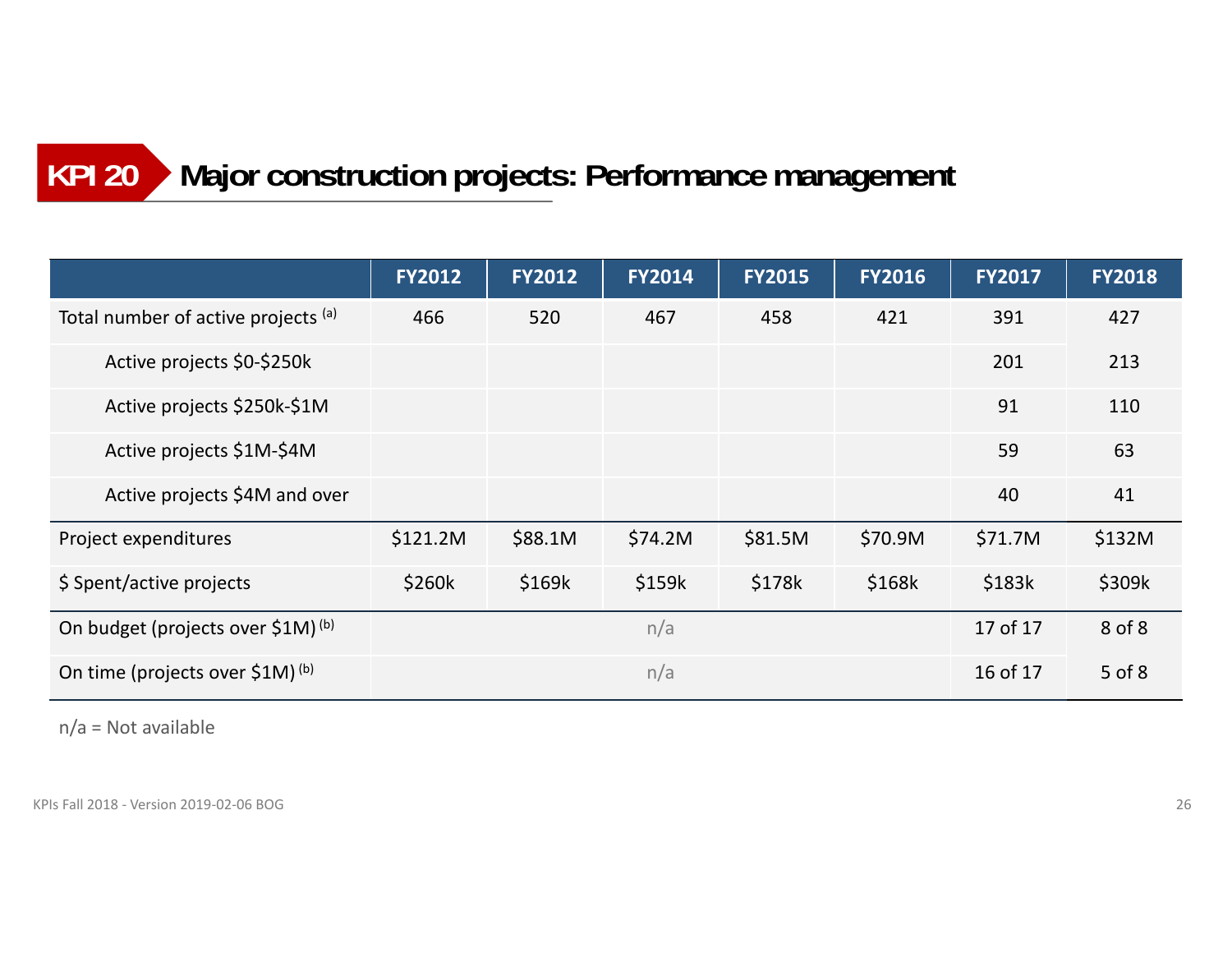### **Endowment fund market valueKPI 21**



**Benchmark information:** Over the last 5 years, McGill was in the top quartile of the Canadian Foundations and Endowments Mellon Universe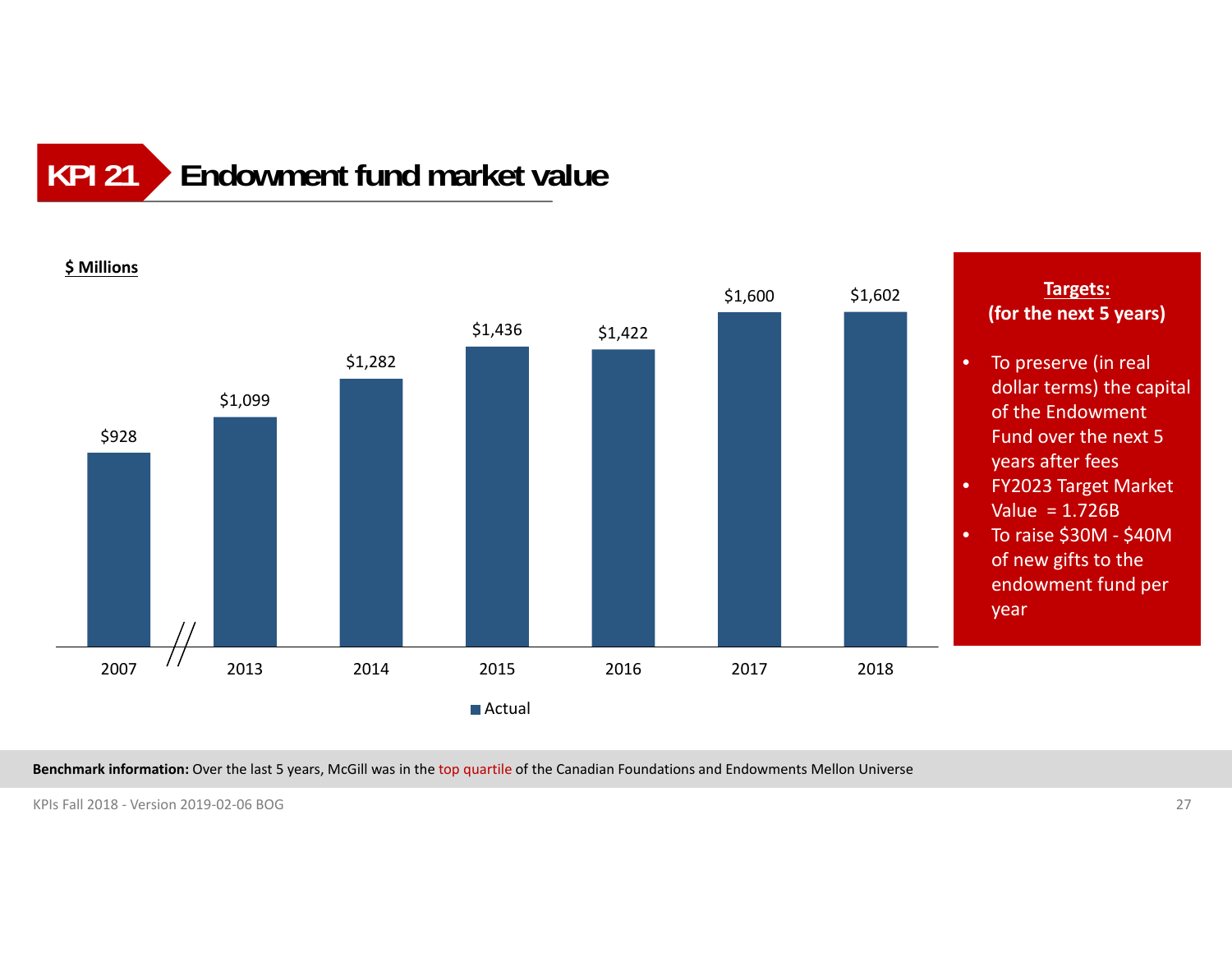# **University Advancement Indicators**

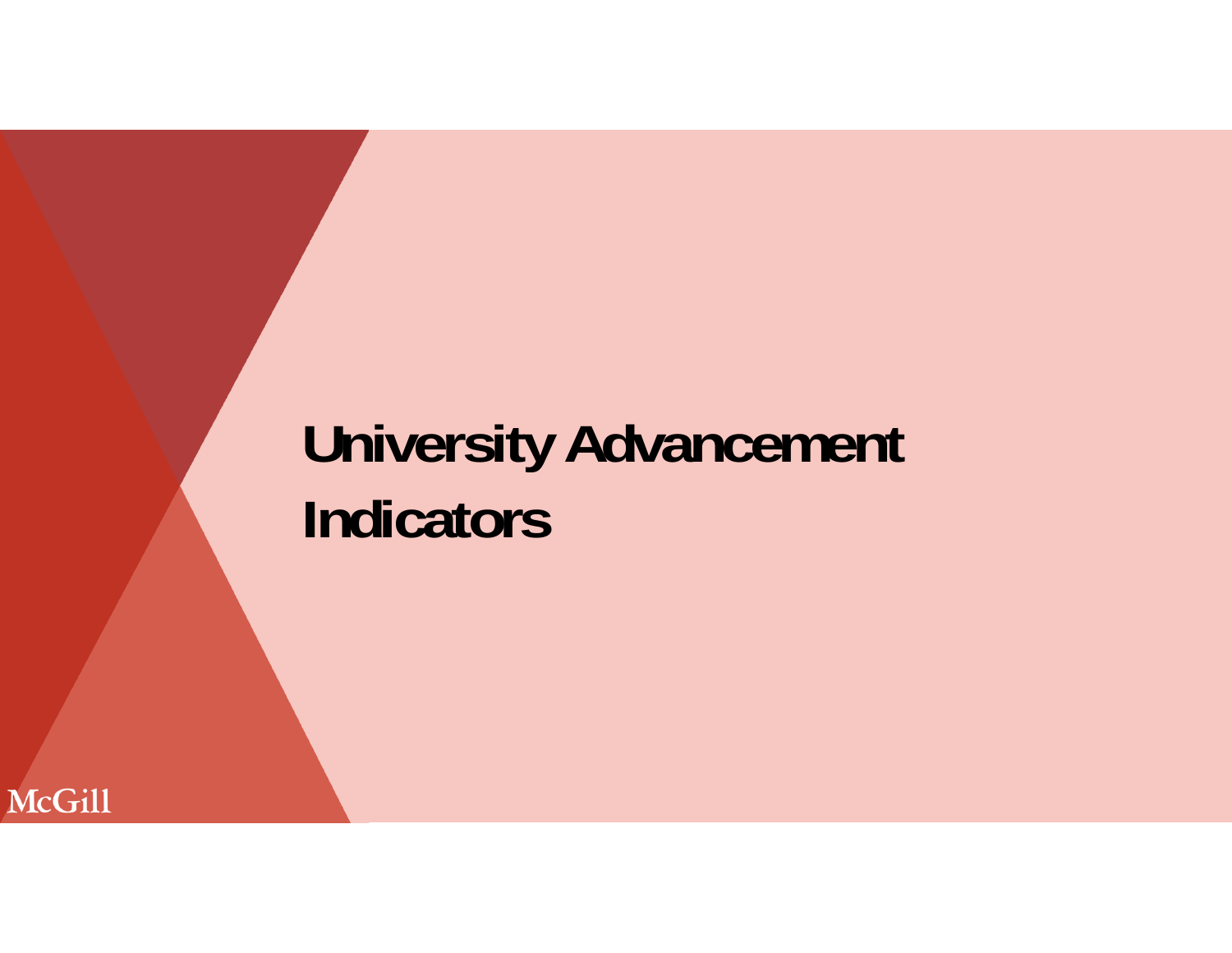### **Philanthropy cash received KPI 22**

**\$ Millions**

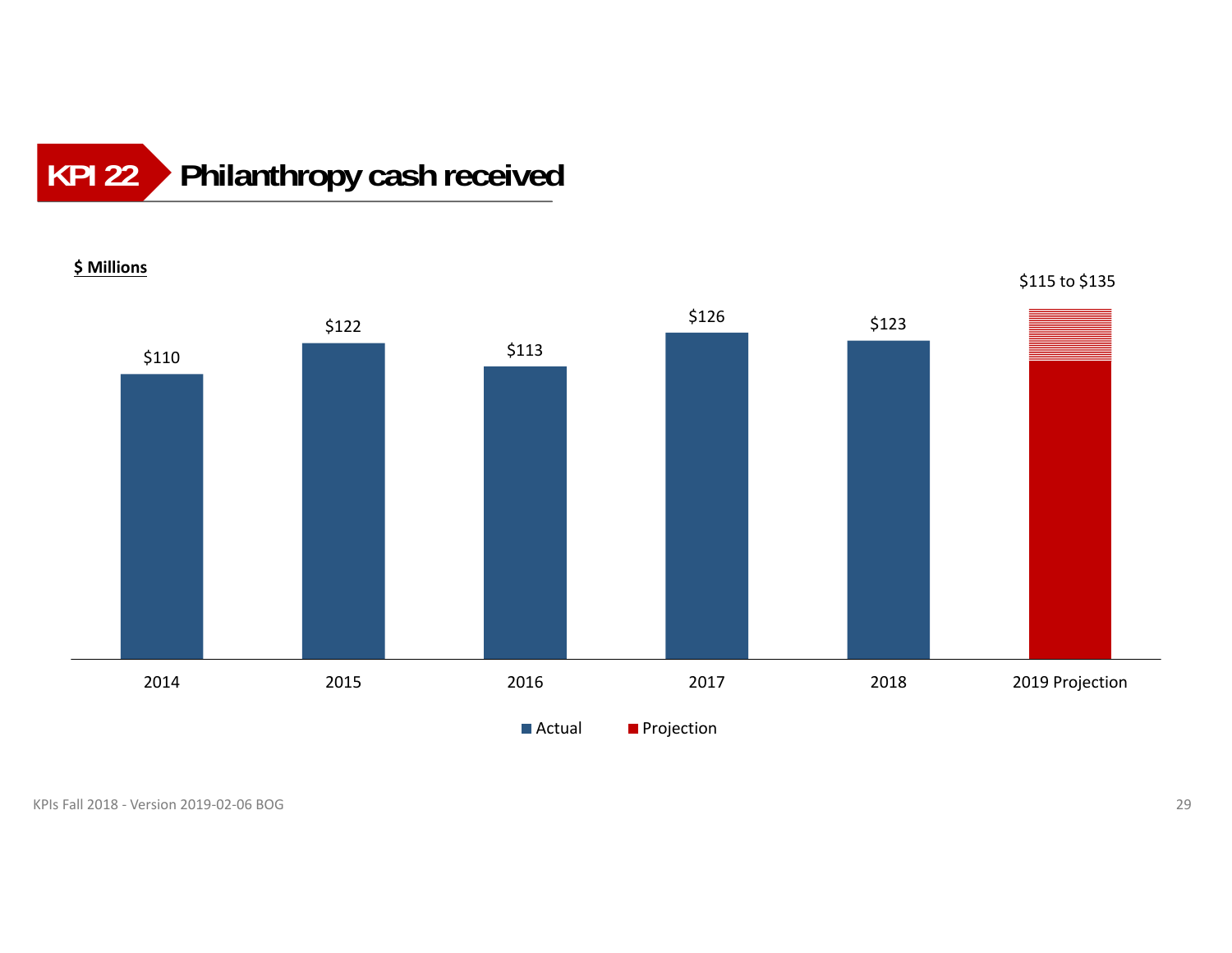# **Sustainability Indicators**

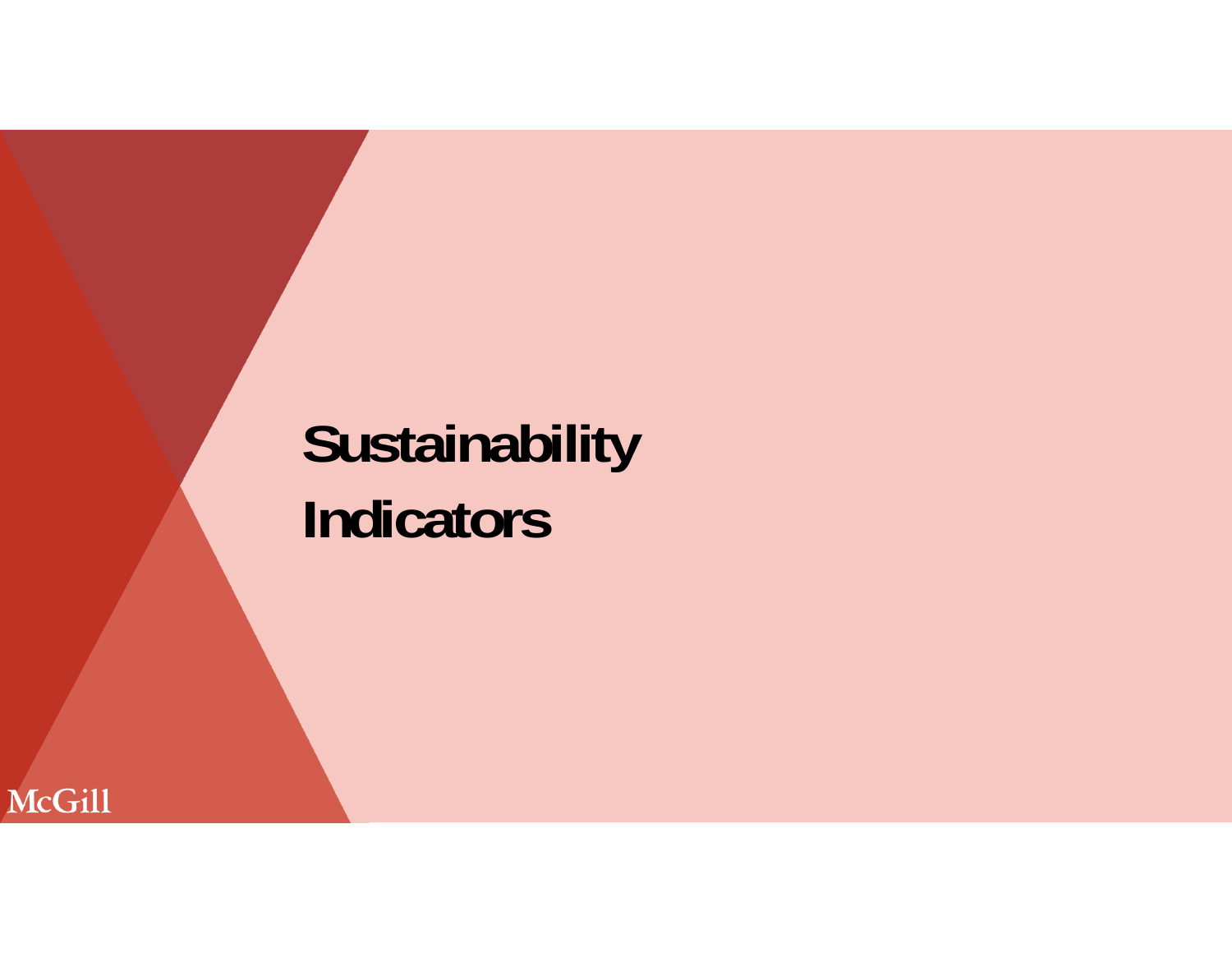### **Greenhouse gas emissions KPI 23**

### **Tonnes of CO2e**



KPIsKPIs Fall 2018 ‐ Version 2019‐02‐06 BOGG and the contract of  $\sim$  31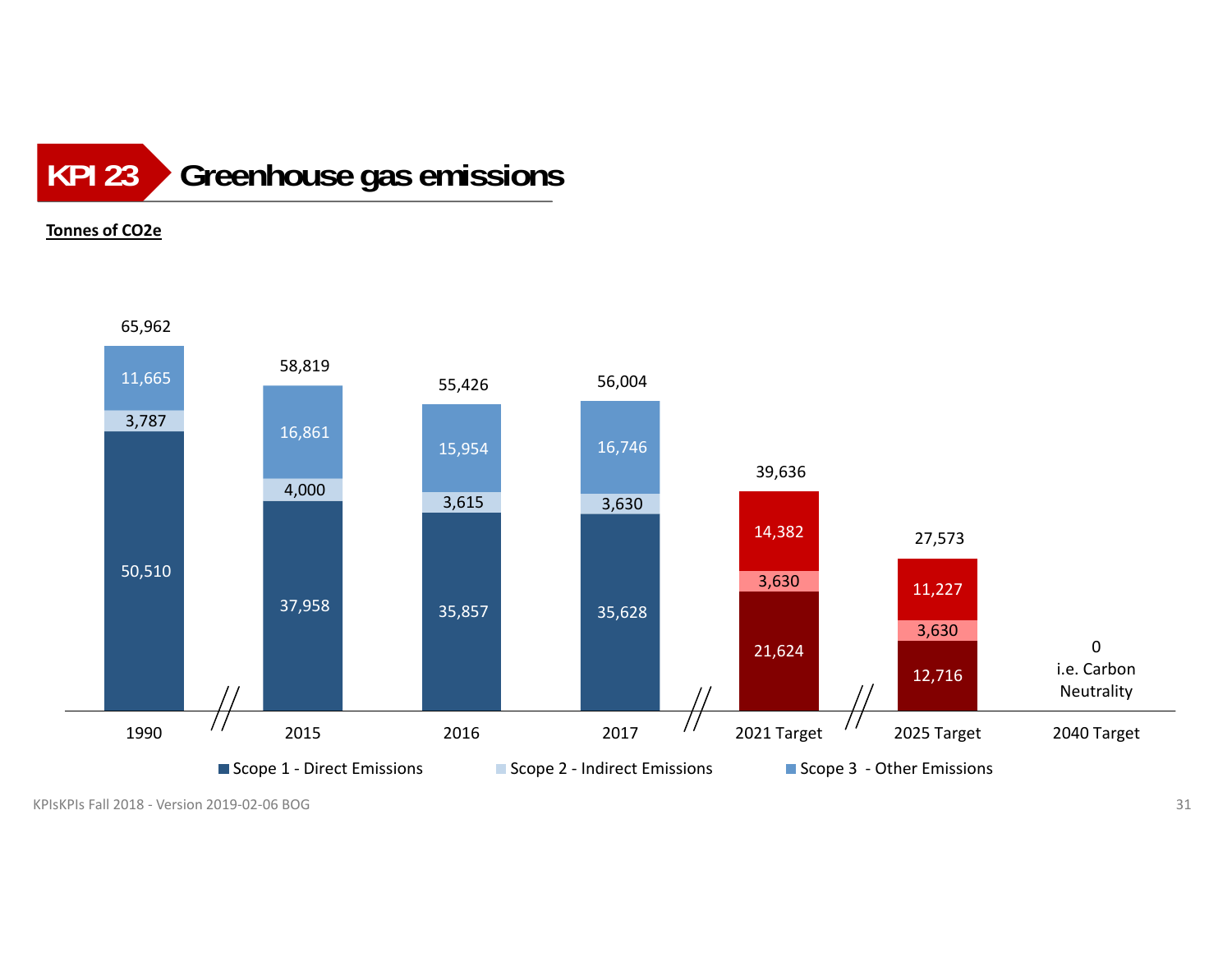## **Sustainability rating KPI 24**



**STARS SCORE**